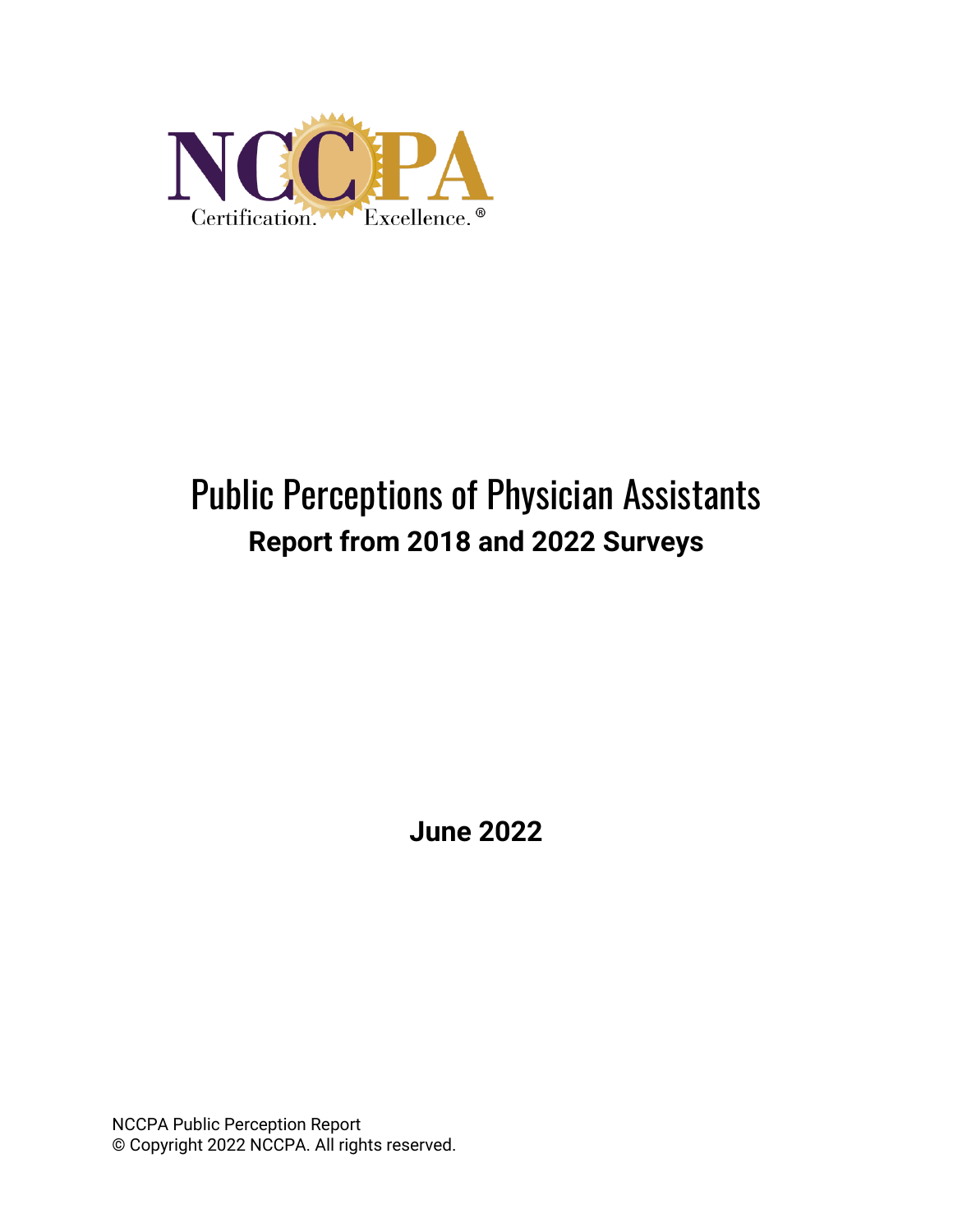## **Contents**

| Section 1: Comparisons Between Participant Characteristics and Distribution10    |  |
|----------------------------------------------------------------------------------|--|
|                                                                                  |  |
|                                                                                  |  |
|                                                                                  |  |
| Section 4: Experiences and Perspectives Regarding Physician Assistants and25     |  |
|                                                                                  |  |
| Section 5: Perspective Regarding What Physician Assistants Should Do to Maintain |  |
|                                                                                  |  |
|                                                                                  |  |
|                                                                                  |  |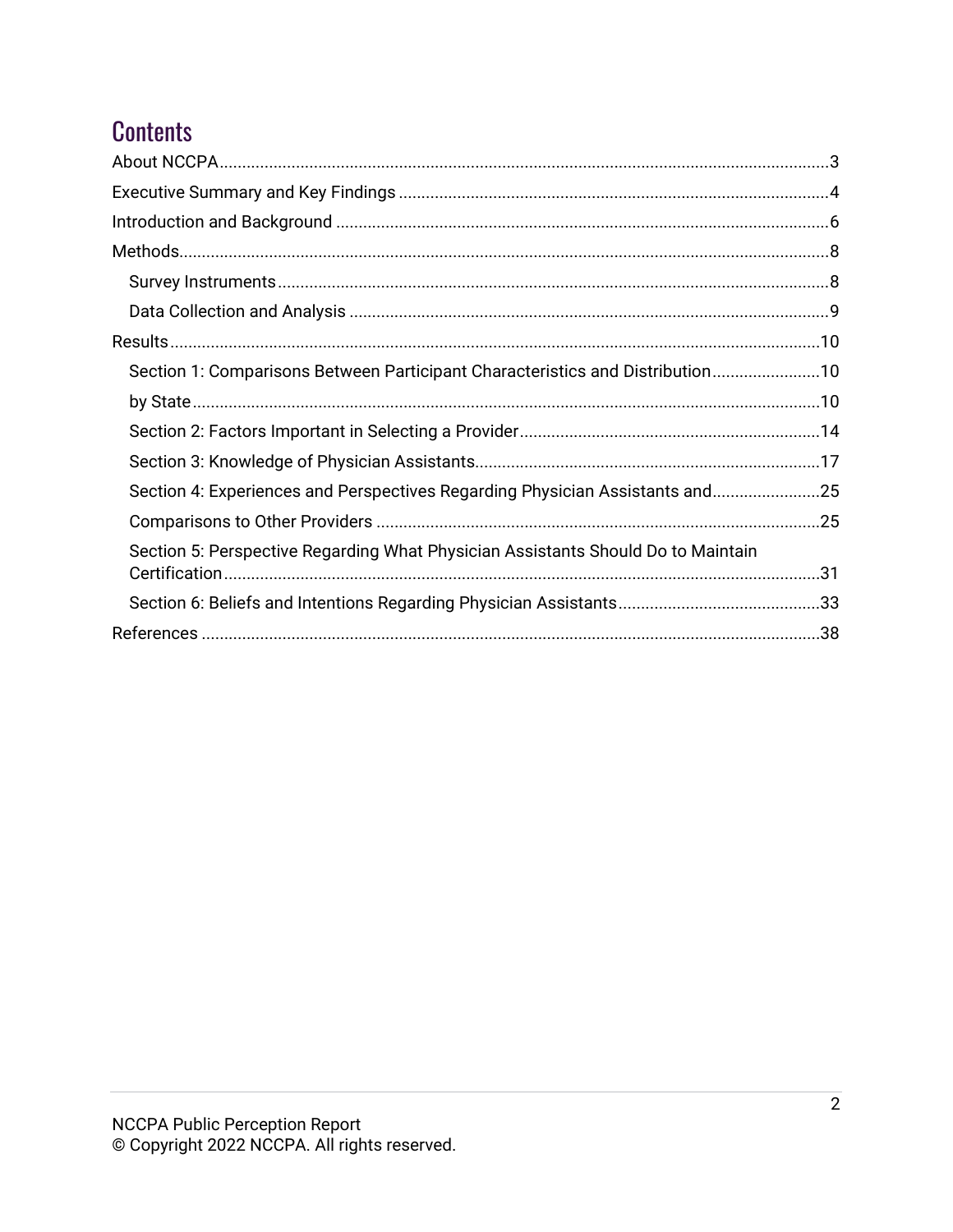# <span id="page-2-0"></span>About NCCPA

The National Commission on Certification of Physician Assistants (NCCPA) is the only certifying organization for PAs in the United States. Established as a not-for-profit organization in 1974, NCCPA is dedicated to providing certification programs that reflect standards for clinical knowledge, clinical reasoning, and other medical skills and professional behaviors required upon entry into practice and throughout the careers of PAs. All U.S. states, the District of Columbia, and the U.S. territories have decided to rely on NCCPA certification as one of the criteria for initial licensure or regulation of PAs. More than 185,000 PAs have been certified by NCCPA since 1975.

For more information about NCCPA, visit our website at **www.nccpa.net**.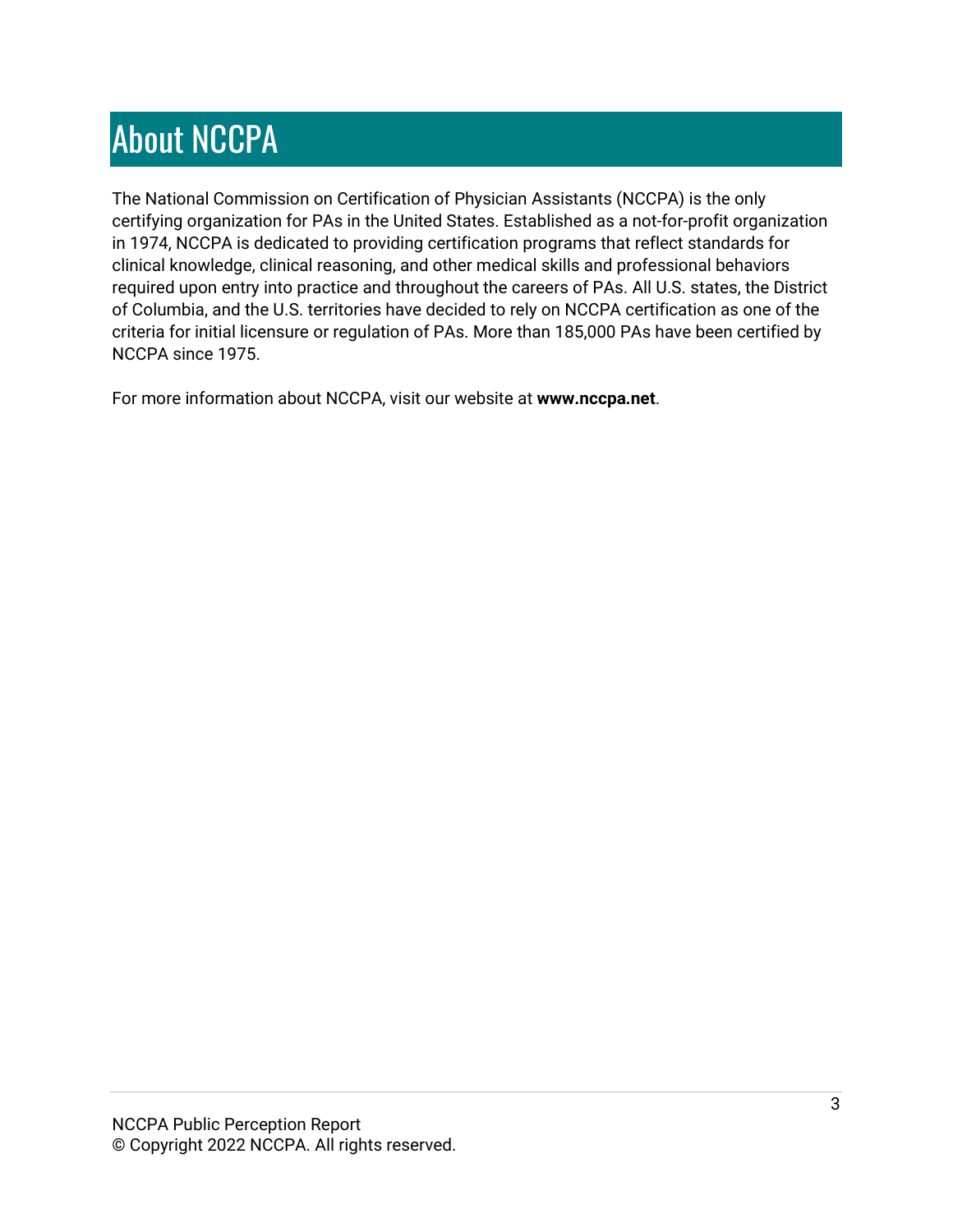## <span id="page-3-0"></span>Executive Summary and Key Findings

The National Commission on Certification of Physician Assistant's (NCCPA's) objectives for developing and disseminating this report were twofold. First, we sought to provide comprehensive descriptive findings on public perceptions of Physician Assistants (PAs) from two separate national online surveys with data collected in late 2018 and the beginning of 2022. Second, and equally important, was to quantify any potential changes in perspectives occurring from 2018 to 2022 and set the stage for future tracking of trends over time. In this report, we provide a detailed characterization of results categorized into five major themes:

#### **1) Factors Important in Selecting a Provider**

Of the factors we assessed, results were consistent for 2018 and 2022. In both years, the top factors rated as important by respondents were medical license, whether the provider participates in their insurance plan, and medical certification. Conversely, among the least important were online reviews, recommendations from others, and type of provider (physician, PA, NP). Although reviews provided on the internet were not rated as highly as the other factors, our analysis showed that they increased significantly from 43.1% in 2018 to 48.2% in 2022, equating to an 11.8% change.

#### **2) Knowledge of PAs**

Knowledge of PAs was assessed in two distinct ways. The first was self-rated knowledge, which was evaluated by simply asking respondents if they knew what a PA is. We observed a statistically significant increase in responding in the affirmative between 2018 and 2022 (80.5% vs. 85.5%, respectively, a 6.2% increase). The second was by measuring knowledge of PAs more objectively. This entailed utilizing a variety of statements on what PAs do when rendering medical care and asking participants if each was true, false, or if they were unsure. For the nine items used in both survey years, the pattern of responses mostly showed an uptick from 2018 in the proportions of participants who correctly responded; however, only one was statistically significant. Correctly selecting true that PAs order and interpret diagnostic and lab increased by 6.7%.

When comparing self-rated knowledge and results from the true, false, not sure items, our data shows that a higher proportion reported knowing what a PA is vs. correctly answering the more objective items. The majority of respondents confirmed knowing what a PA is, but only 80% answered all nine questions about a PA's scope of practice correctly.

#### **3) Experiences and Perspectives Toward PAs, Physicians, and NPs**

The same proportion in 2018 and 2022 noted ever being treated by a PA (66.7%). Of those who reported receiving care from PAs, there was an increase in being very satisfied (52.3% vs. 55.3%) and very likely to recommend a friend or family see a PA for their medical needs (44.5% vs. 49.5%). However, these differences did not reach statistical significance. In contrast, being very likely to see PA again for medical needs significantly increased from 55.4% in 2018 to 60.8% in 2022 (9.7% change). Of participants who said they were never treated by a PA in 2018,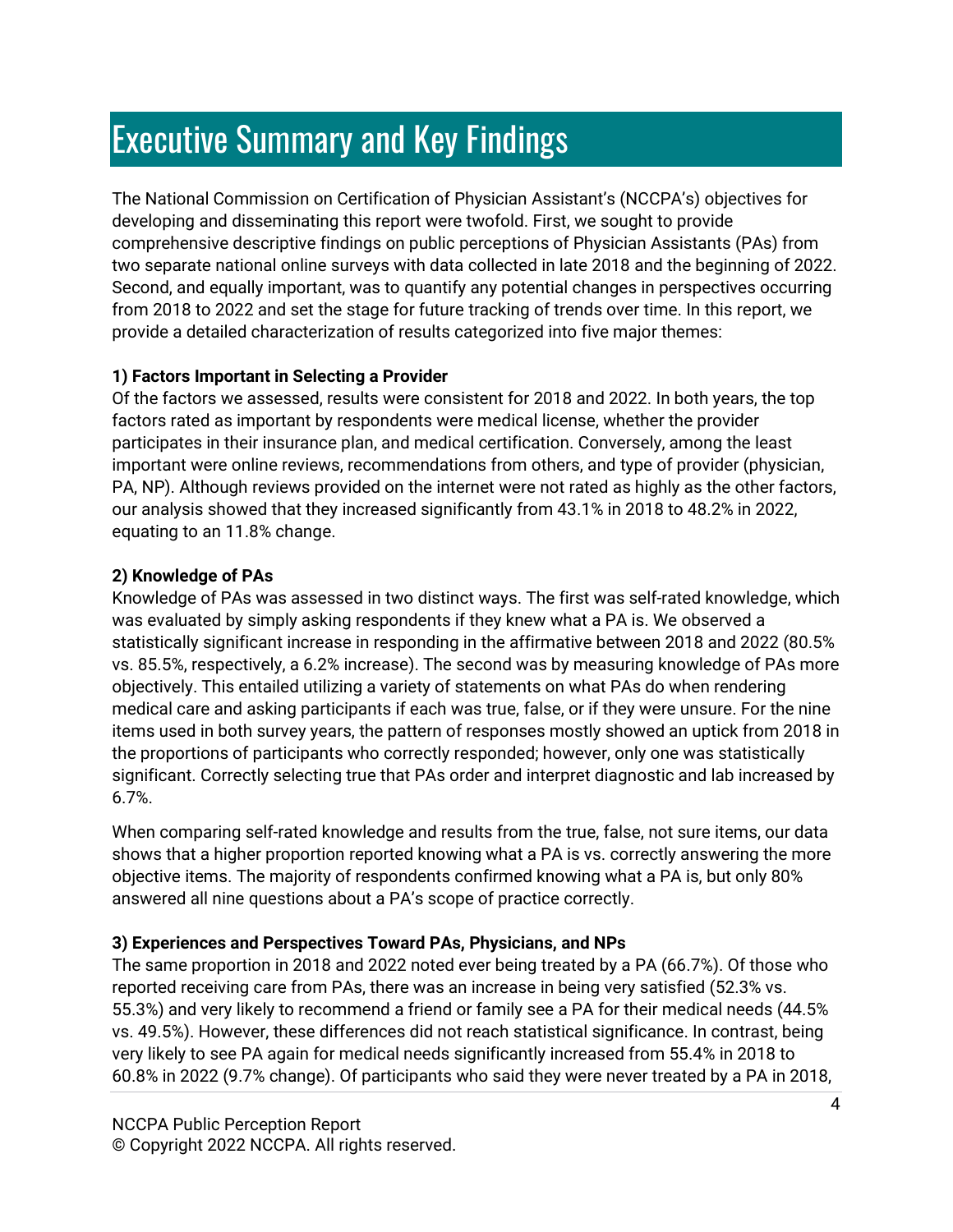30.6% expressed they definitely would be willing; although not statistically significant, this proportion increased to 36.7% in 2022. In terms of quality of experience with PAs, physicians, and NPs, the highest proportion indicated having a positive experience, albeit the proportions for no experience with PAs and NP were higher than for physicians.

#### **4) Perspective Regarding What PAs Should Do to Maintain Certification**

The question on what PAs should do to maintain certification was slightly modified in the 2022 survey from that utilized in 2018. For this reason, a direct comparison between the two survey years cannot be made. The highest proportion (39.8%) in 2018 specified that PAs should be required to complete continuing medical education credits and pass an exam on a periodic basis. In 2022, the highest percentage (44.9%) held the view that PAs should participate in an ongoing process that includes medical education and assessment of medical knowledge.

#### **5) Beliefs and Intentions Regarding PAs**

Nine items with a strongly agree to strongly disagree, and not sure scale were used to evaluate public beliefs and intentions regarding PAs. The top three in both years (highest proportion of participants strongly agreeing/agreeing) were "I believe PAs should continually learn about new medical information," "I believe PAs should be assessed regularly on their medical knowledge," and "I believe PAs should be licensed by state medical boards." Statistically significant differences were observed on the responses to two items across years. The first was believing PAs should be assessed regularly on their medical knowledge—the proportion agreeing increased from 80.2% in 2018 to 84.3% in 2022. The second was related to intentions regarding PAs. In 2018, 42.7% reported intending to see a PA for medical needs. This proportion increased to 49.2% in 2022, a 15.2% change. Responses in both years show that the majority of the public surveyed believes PAs are well educated in medicine and have more time to communicate with patients about medical issues.

#### **Summary**

These results, viewed in the context of all responses, demonstrate that the public has favorable views and perceptions of PAs. This includes having positive quality experiences with PAs, being satisfied with the medical care rendered, and recommending PAs to others. The public regards PAs as well educated in medicine and having more time to communicate about medical issues. Particularly important was that we observed an uptick from 2018 in the proportion of the public reporting to know about PAs, being likely to see PAs again, and intending to see PAs for medical needs. Although there has been progress with how much the public knows about PAs, our analyses also revealed critical knowledge gaps regarding the types of medical services and procedures PAs provide. Without mitigation, these knowledge gaps could have implications for the types of medical care patients seek from PAs. The work ahead involves proactive, deliberate, and targeted outreach efforts to correct misperceptions and raise awareness of PAs' essential roles and contributions to U.S. health care.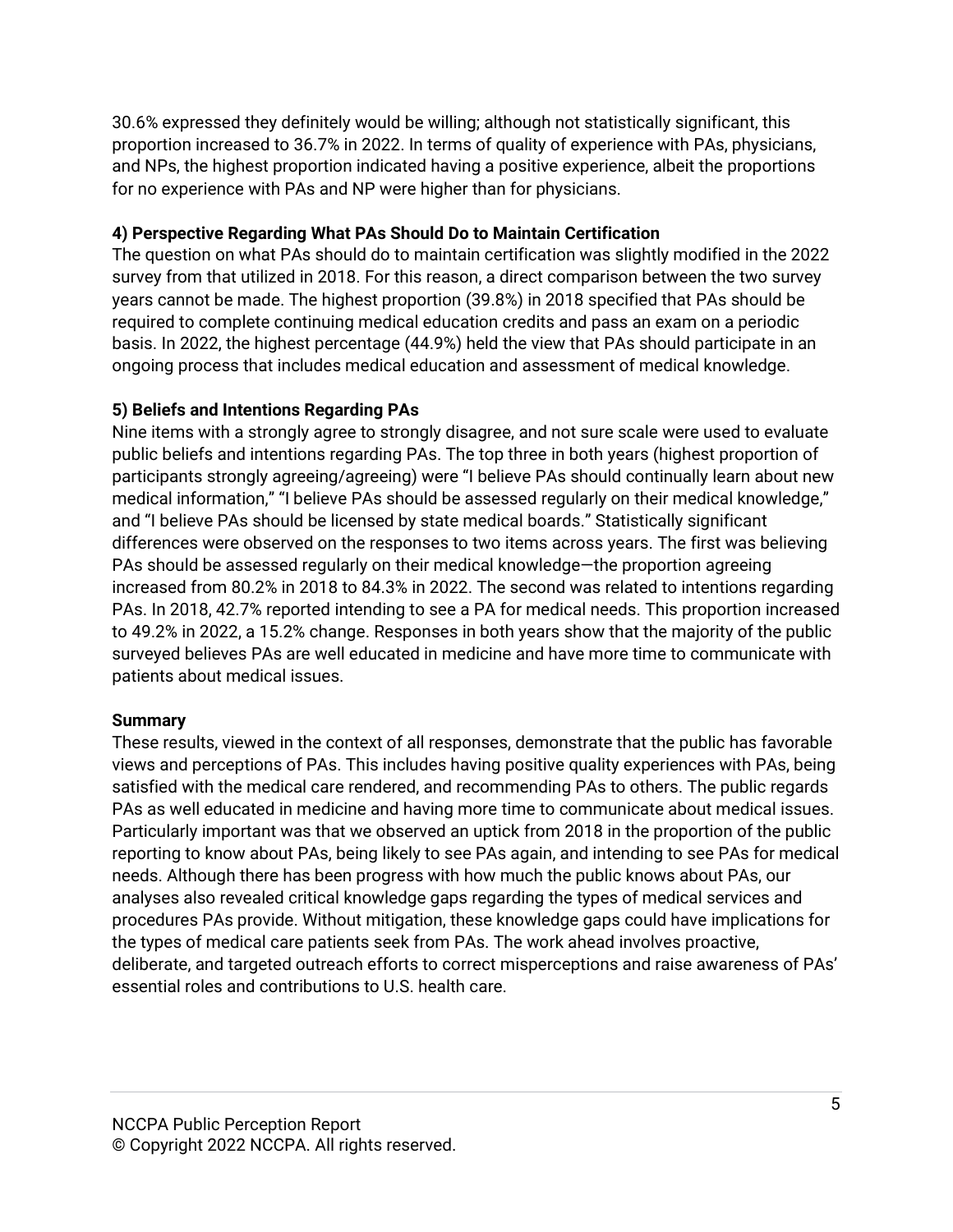## <span id="page-5-0"></span>Introduction and Background

NCCPA developed and launched a national survey of the public initially in 2016. That survey assessed three major domains—namely, public perceptions regarding what factors are important when choosing a provider, quality of experiences with physician assistants (PAs), physicians, and nurse practitioners (NPs), and perspectives regarding PA maintenance of certification. Important findings from the data gathered were shared during the 2019 AAPA (American Academy of Physician Associates) conference (1).

Two years later, in 2018, the questionnaire utilized in 2016 was substantially enhanced with the addition of new questions. We incorporated more items exploring public experiences with PAs and questions targeting knowledge, beliefs, and intentions of seeing PAs for medical needs. NCCPA research staff shared findings from specific domains explored in the 2018 survey at the 2020 AAPA conference (2). Additionally, we published results of in-depth inferential analyses in peer-reviewed journals exploring public knowledge and beliefs regarding licensure, certification, and medical education of PAs (3) and what factors matter most to patients when selecting a provider (4). A third study using the 2018 data investigated public experiences and perspectives on medical care provided by PAs. The manuscript is currently in peer review and being considered for publication.

When deliberating changes for the 2022 version of our public perception survey, it was decided to append more knowledge questions about PAs. This included the types of clinical services PAs render and procedures they perform. However, with the exception of the knowledge items, we implemented minimal modifications from the 2018 questionnaire to better assess trends. Although key findings from the 2018 survey were shared through conference presentations and peer-reviewed articles, the results of all questions used have not been disseminated in a comprehensive report format. Additionally, data collection and analysis of the 2022 survey were recently completed and thus not yet disseminated.

PAs have been providing care to patients since the 1970s and substantially contributing to the U.S. health care delivery capacity. Research demonstrates that PAs provide accessible, affordable, and high-quality care (5-8). However, only two national survey efforts conducted almost a decade ago explored public perspectives regarding PAs (9, 10). Thus, the overall purpose of this report is to provide complete descriptive results from both the 2018 and 2022 surveys and explore trends. Our report can help shed light on current public perceptions of PAs and set the stage for future tracking of trends over time.

This report reflects the culmination of public perception data collected in two years (2018 and 2022), provides information on the methodology used, descriptive findings of all questions, and comparisons to quantify potential changes between the years. Results are presented in six sections: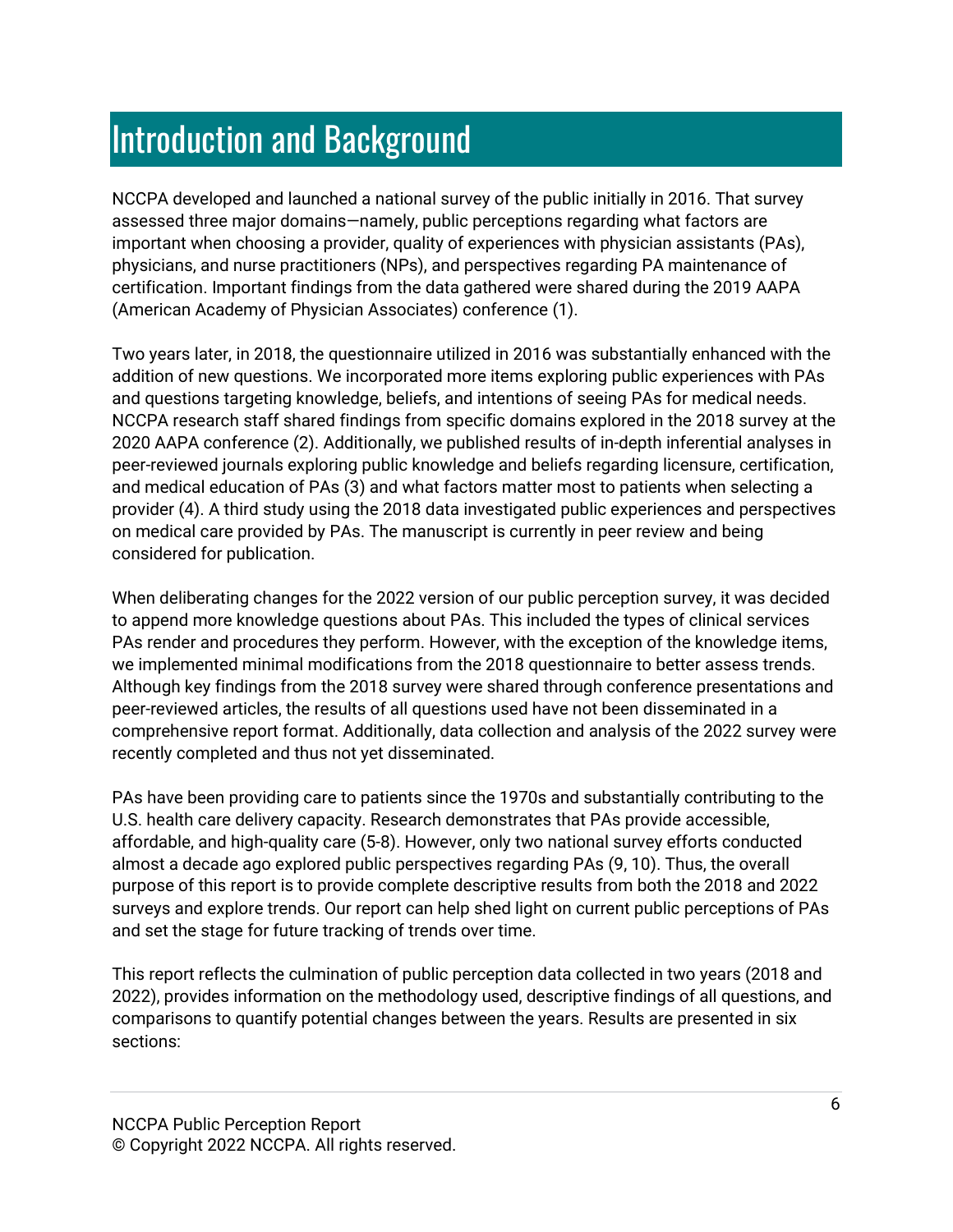- 1. Participant characteristics and distribution by state for respondents completing the survey each year. This section also juxtaposes survey respondents and the general U.S. population on key demographics;
- 2. Findings on the perceived importance of eleven distinct factors and other patients may consider when selecting a practitioner for themselves or their family;
- 3. How much the public knows about PAs, including self-rated knowledge and results from multiple true, false, and not sure items;
- 4. Experiences and perspectives toward PAs, physicians, and NPs;
- 5. Perspectives on what PAs should do to maintain certification; and
- 6. Beliefs and intentions regarding PAs.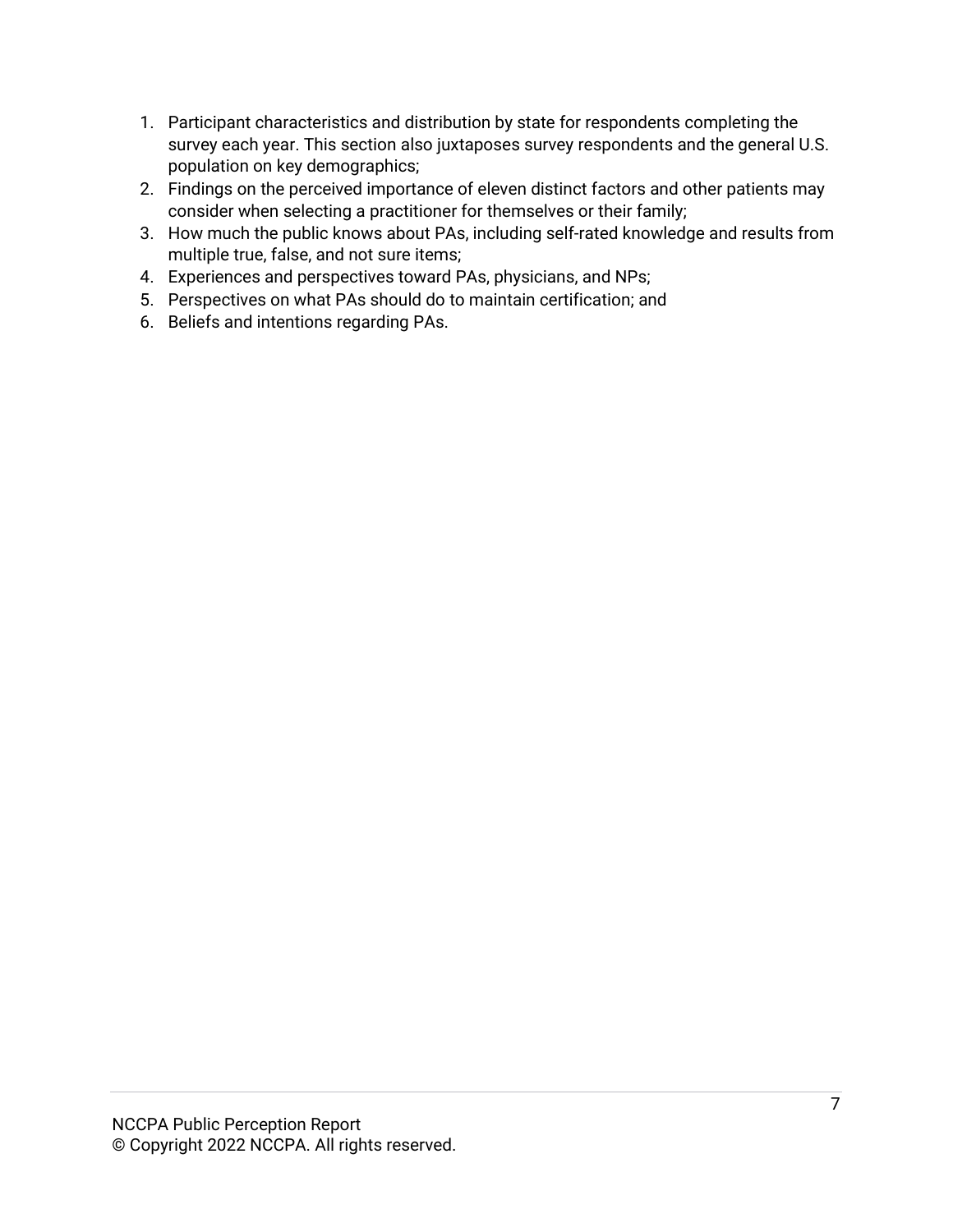## <span id="page-7-0"></span>**Methods**

#### <span id="page-7-1"></span>Survey Instruments

The 2018 survey was adapted from the 2016 version and further iteratively developed based on a comprehensive literature review. The primary difference in the most recent 2022 survey compared with 2018 is related to the true, false, and not sure knowledge items regarding PAs. The following item from 2018, "PAs perform procedures and assist in surgery," was changed to "PAs assist in surgery." Instead of having a general statement, "PAs perform procedures," we opted for adding items reflecting specific types of procedures in the 2022 version. We added the following knowledge items: "PAs perform procedures such as setting bones," "PAs perform procedures such as suturing (stitches)," "PAs provide telemedicine services," and "PAs manage patients infected with the Coronavirus (COVID-19)." One question in the 2018 and 2022 surveys explored public opinion regarding what PAs should be required to do to maintain certification. One of the five response options in the 2018 version was slightly revised in the 2022 survey. In 2018, the response option was phrased the following way, "PAs should participate in ongoing medical education that includes assessment questions/feedback for each question," while in 2022, it was "PAs should participate in an ongoing process that includes medical education and assessment of medical knowledge." The question stem was also changed in the 2022 version to provide respondents with more context regarding the requirements currently in place for maintaining certification. The question stem in the 2018 version was as follows, "Select one of the following statements that best represents your opinion on what PAs should be required to do in order to maintain their certification. To maintain certification..." while the 2022 version read, "Currently, to maintain certification, PAs must complete continuing medical education credits and pass a medical knowledge exam. Select one of the following statements that best represents your opinion on what PAs should be required to do in order to maintain their certification. To maintain certification…".

At the beginning of both surveys, we provided a brief description of the study, informing participants that their information would be confidential and reported in aggregate. After reading the description, participants could confirm their consent to participate. Inclusion criteria required individuals to have seen a medical provider or decided about one for a dependent in the past two years. Healthcare providers or individuals with family members who are providers were excluded from participating. The next section of both surveys relied on screening questions and recruitment quotas to ensure the samples would approximate the U.S. population's demographic profile in terms of gender, race/ethnicity, education, and geographic setting. No additional individuals were asked to participate in the surveys when quotas were met for each demographic question.

After the demographic questions, participants were asked to rate eleven factors in terms of importance when selecting a provider for themselves or their families. We used a forced-choice format such that participants were asked to choose "important," "not important," or "not sure"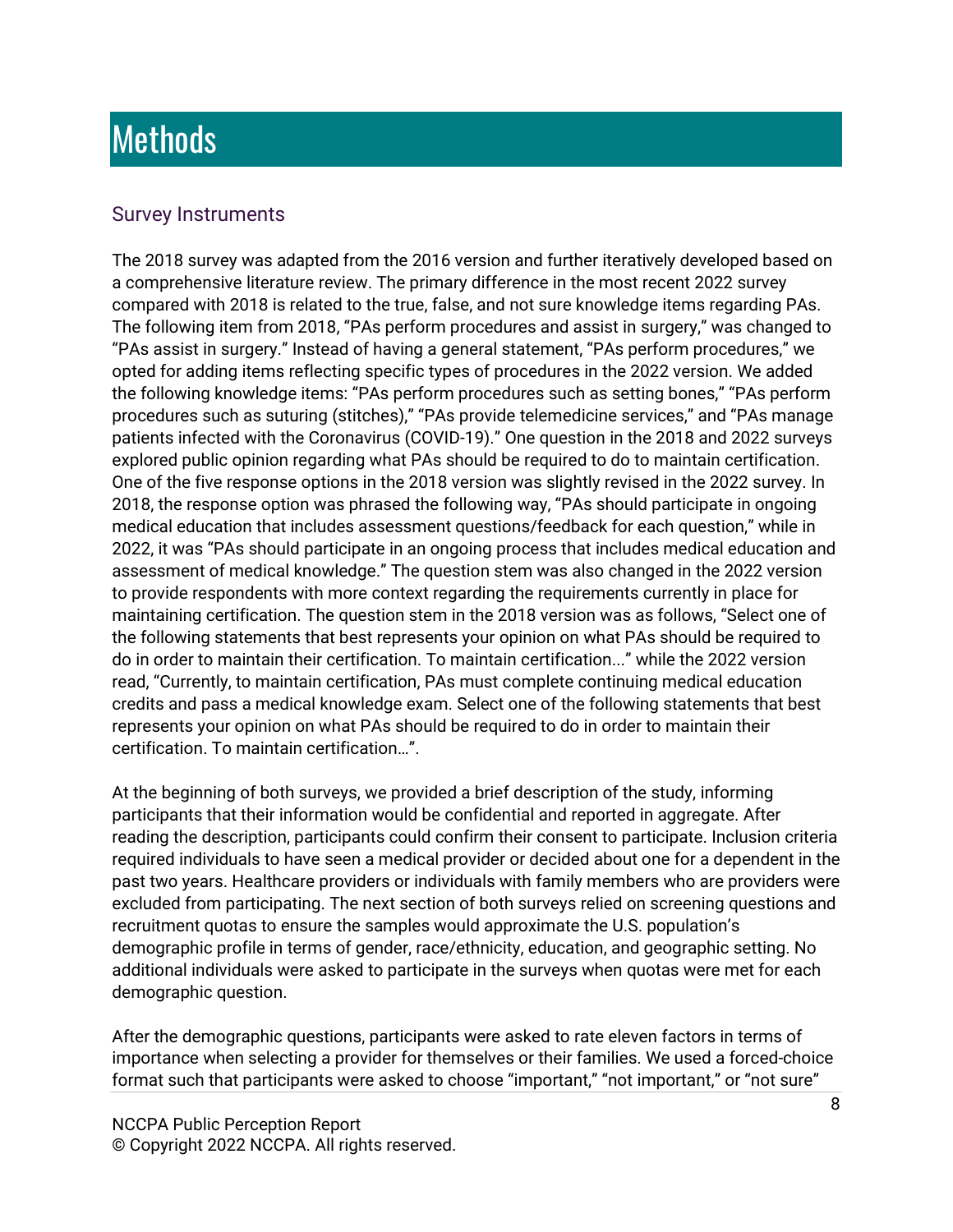rather than check all that apply. This survey design element was included, given that the forcedchoice format has been demonstrated to foster deeper item processing (11). Another design element implemented in our survey was counterbalancing items within a section of the survey to eliminate response order effects (e.g., response to the initial item impacting response to the second item) (12). This procedure was employed in two sections of the survey—the first was with items assessing factors important in selecting providers.

The next section of the survey explored participants' self-rated knowledge of PAs (i.e., do you know what a PA is), followed by the true, false, not sure knowledge items. Counterbalancing was also applied to this section. After being presented with the knowledge items about PAs and prior to being asked about experiences with PAs, certification maintenance requirements, as well as beliefs, and intentions, participants were provided the explanations for correct responses.

To ensure quality responses, we embedded an attention check item whereby participants were asked, "From the options below, please select neither agree nor disagree" in 2018 and "From the options below, please select neutral" in 2022. All respondents who failed the attention check (did not follow instructions and select the appropriate response) were excluded from the final samples.

### <span id="page-8-0"></span>Data Collection and Analysis

After IRB approvals, the 2018 and 2022 questionnaires were programmed and deployed using the Qualtrics survey platform. Quota samples for both cross-sectional online surveys were obtained from Qualtrics, which maintains a panel with more than 90 million respondents. Data collection for the 2018 survey occurred between late November and early December, with 1,388 completed responses. Slightly more respondents completed the 2022 survey (N=1,521) in January of that year. Each survey took approximately 10 minutes to complete.

Analyses consisted of descriptive statistics (counts and percentages) for all questions in the 2018 and 2022 surveys. We calculated percent change for all items that were used in both years. Chi-square tests were used to detect statistically significant differences by survey year, while Cramer's V was employed as a measure of effect size to determine the magnitude of differences between 2018 and 2022 for each item. *P* less than 0.05 was considered statistically significant.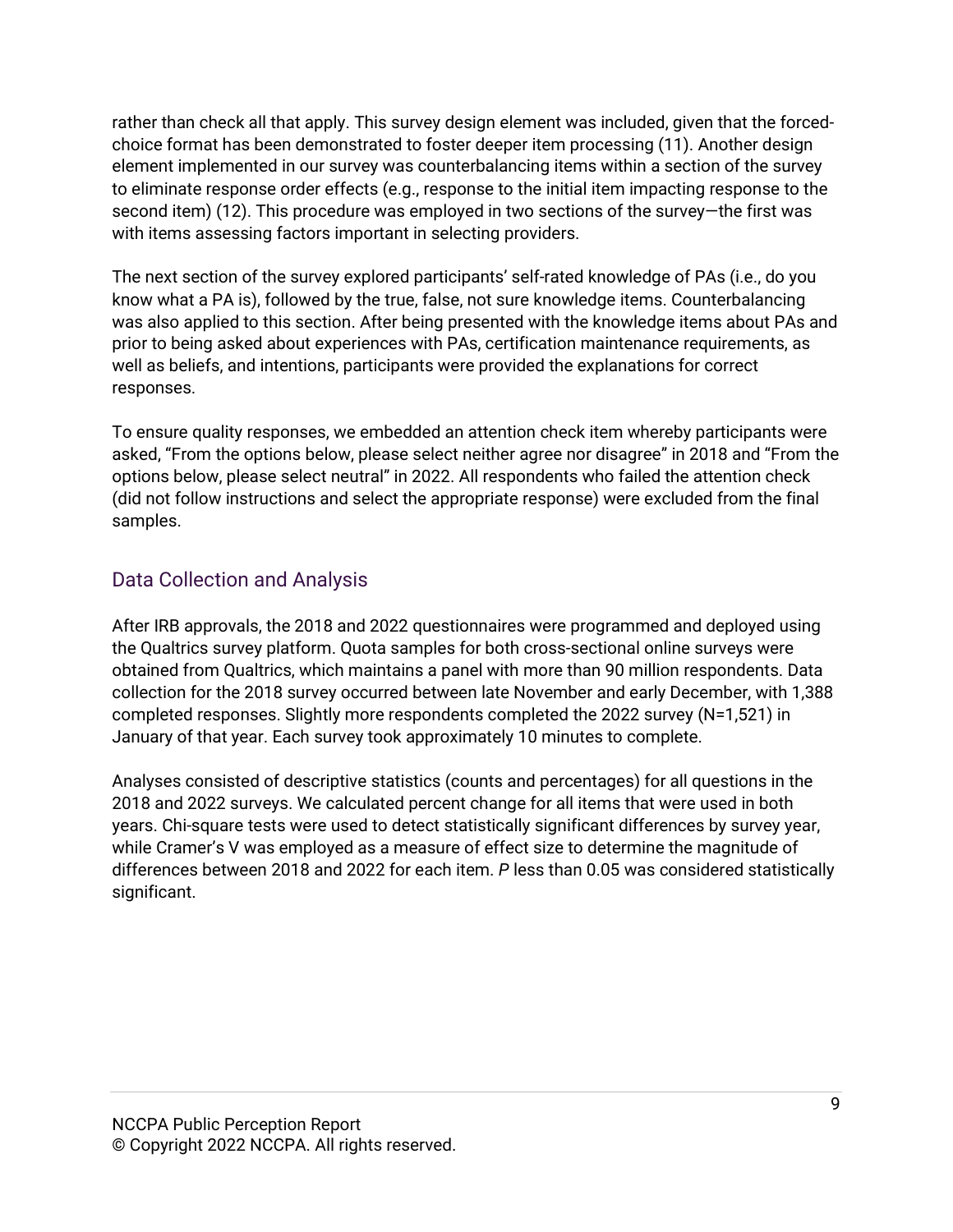# <span id="page-9-0"></span>**Results**

### <span id="page-9-2"></span><span id="page-9-1"></span>Section 1: Comparisons Between Participant Characteristics and Distribution by State

Both surveys relied on quota sampling to approximate the proportions in demographics of the U.S. population. As can be seen in Table 1, there were no significant differences between 2018 and 2022 participants in terms of gender (p=0.222) and ethnicity (p=0.571), and proportions were similar to that reported by the U.S. Census Bureau (13). U.S. Census data shows that in 2021 50.8% were female, and 18.5% were Hispanic/Latino (13). Although statistically significant differences were found by year for age and race, these were small, as evidenced by Cramer's V being less than 0.2. Moreover, the racial distribution of participants in both years was similar to that described by U.S. Census, whereby 76.3% were white, 13.4% African American, 5.9% Asian, 1.3% American Indian or Alaska Native, and 0.2% Native Hawaiian or Pacific Islander (13).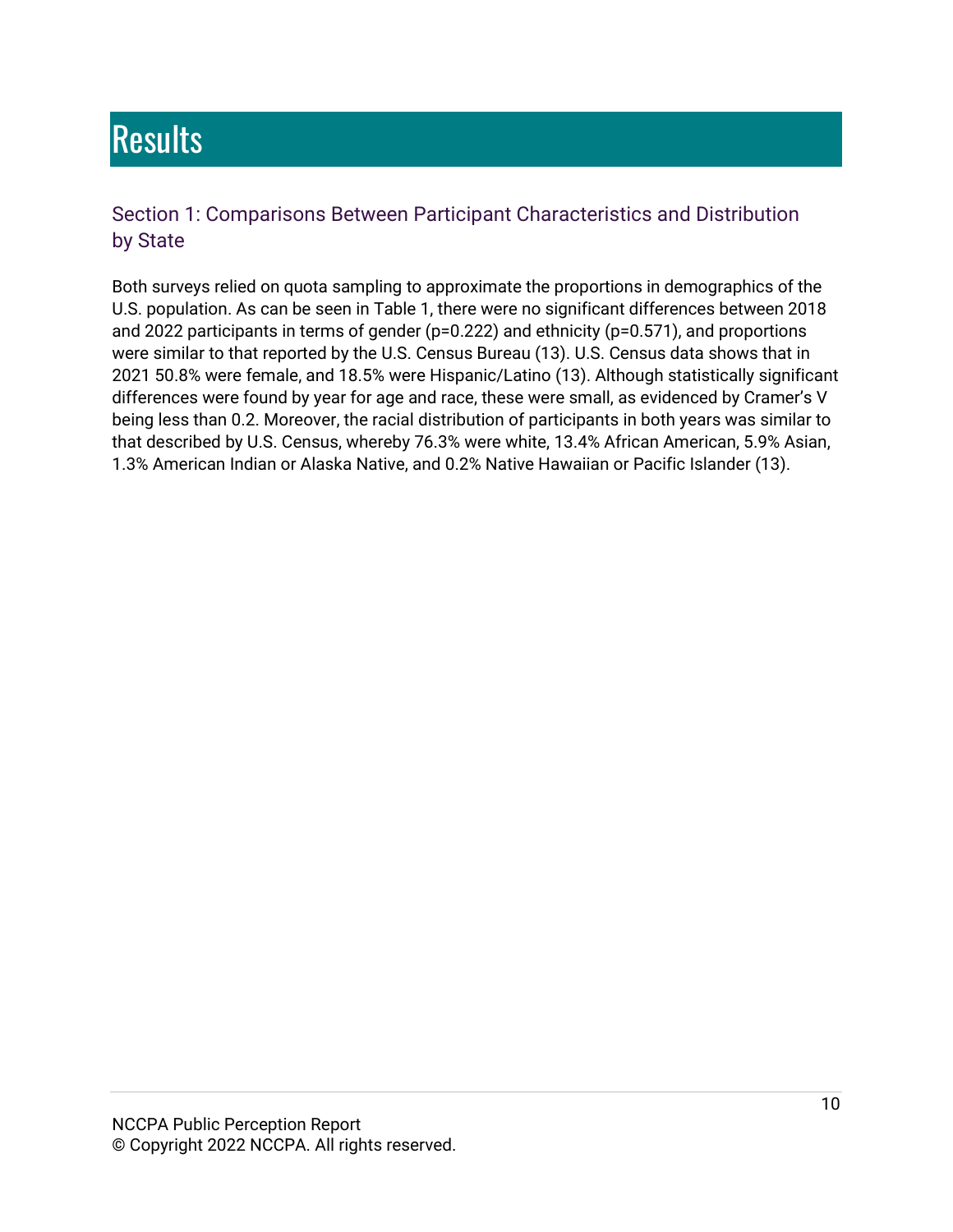| Table 1. Age, Gender, Race, and Ethnicity by Survey Year: 2018 vs. 2022 |             |                    |                    |       |          |         |                   |
|-------------------------------------------------------------------------|-------------|--------------------|--------------------|-------|----------|---------|-------------------|
|                                                                         |             |                    | Year               |       |          |         |                   |
|                                                                         |             | 2018<br>$(N=1388)$ | 2022<br>$(N=1521)$ |       |          |         |                   |
| <b>Demographic Characteristics</b>                                      | $\mathbf n$ | $\%$               | n                  | $\%$  | % Change | p-value | <b>Cramer's V</b> |
| Age                                                                     |             |                    |                    |       |          |         |                   |
| 18-24                                                                   | 168         | 12.1%              | 134                | 8.8%  | $-27.3%$ |         |                   |
| 25-34                                                                   | 248         | 17.9%              | 256                | 16.8% | $-6.1%$  |         |                   |
| 35-44                                                                   | 234         | 16.9%              | 235                | 15.5% | $-8.3%$  | < 0.001 | 0.131             |
| 45-54                                                                   | 245         | 17.7%              | 431                | 28.3% | 59.9%    |         |                   |
| 55-64                                                                   | 230         | 16.6%              | 220                | 14.5% | $-12.7%$ |         |                   |
| $65+$                                                                   | 263         | 18.9%              | 245                | 16.1% | $-14.8%$ |         |                   |
| Gender                                                                  |             |                    |                    |       |          |         |                   |
| Male                                                                    | 671         | 48.4%              | 694                | 46.1% | $-4.8%$  | 0.222   | 0.023             |
| Female                                                                  | 715         | 51.6%              | 810                | 53.9% | 4.5%     |         |                   |
| Race                                                                    |             |                    |                    |       |          |         |                   |
| American Indian or Alaskan Native                                       | 54          | 3.9%               | 21                 | 1.4%  | $-64.1%$ |         |                   |
| Asian                                                                   | 82          | 5.9%               | 90                 | 5.9%  | 0.0%     |         |                   |
| <b>Black or African American</b>                                        | 185         | 13.3%              | 195                | 12.8% | $-3.8%$  | < 0.001 | 0.087             |
| Native Hawaiian or Pacific Islander                                     | 8           | 0.6%               | 3                  | 0.2%  | $-66.7%$ |         |                   |
| White                                                                   | 1005        | 72.4%              | 1155               | 75.9% | 4.8%     |         |                   |
| Other                                                                   | 54          | 3.9%               | 57                 | 3.7%  | $-5.1%$  |         |                   |
| <b>Ethnicity</b>                                                        |             |                    |                    |       |          |         |                   |
| Non-Hispanic/Latino                                                     | 1167        | 84.1%              | 1267               | 83.3% | $-1.0%$  | 0.571   | 0.011             |
| Hispanic/Latino                                                         | 221         | 15.9%              | 254                | 16.7% | 5.0%     |         |                   |

*Note: Cramer's V is an effect size measurement for the chi-square test assessing how strongly two categorical variables are associated. Less than or equal to 0.2 is a weak association, 0.3 to 0.6 is moderate and above 0.6 is strong.*

There were no significant differences when evaluating potential differences between respondents in 2018 and 2022 regarding education and self-rated health (Table 2). In terms of education, the U.S Census shows that 32.9% of the U.S. population has a bachelor's degree or higher (13), which is similar to our survey participants in 2018 and 2022 (34.3% and 34.9%, respectively). We did detect differences by year for urbanicity, the number of provider visits in the past 12 months, and health insurance status; however, all had Cramer's V of less than 0.2, suggesting minor differences in magnitude. The proportion of participants in our surveys with health insurance was similar to 91.4% provided in the 2020 census data (14).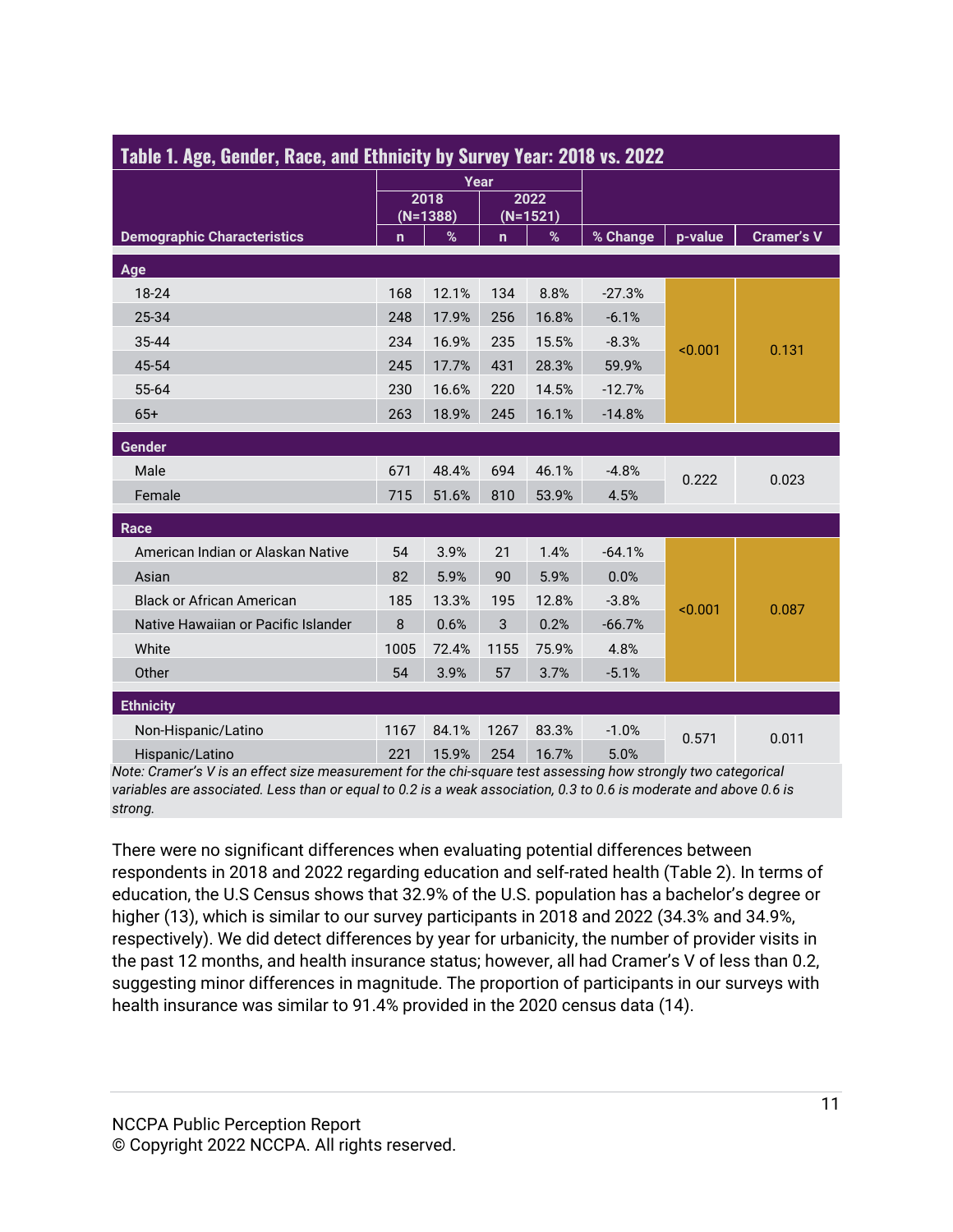| 12 Months, and Health Insurance Status by Survey Year |             |       |              |            |          |         |            |  |
|-------------------------------------------------------|-------------|-------|--------------|------------|----------|---------|------------|--|
|                                                       |             | 2018  | Year         | 2022       |          |         |            |  |
|                                                       | $(N=1388)$  |       |              | $(N=1521)$ |          |         |            |  |
| <b>Demographic Characteristics</b>                    | $\mathbf n$ | %     | $\mathbf{n}$ | %          | % Change | p-value | Cramer's V |  |
| <b>Education</b>                                      |             |       |              |            |          |         |            |  |
| No high school diploma                                | 128         | 9.2%  | 102          | 6.7%       | $-27.2%$ |         |            |  |
| High school graduate                                  | 406         | 29.3% | 439          | 28.9%      | $-1.4%$  |         |            |  |
| Some college, but no degree                           | 238         | 17.1% | 275          | 18.1%      | 5.8%     |         |            |  |
| Associate's degree                                    | 140         | 10.1% | 174          | 11.4%      | 12.9%    | 0.174   | 0.059      |  |
| Bachelor's degree                                     | 294         | 21.2% | 343          | 22.6%      | 6.6%     |         |            |  |
| Master's degree                                       | 126         | 9.1%  | 142          | 9.3%       | 2.2%     |         |            |  |
| Professional degree                                   | 28          | 2.0%  | 22           | 1.4%       | $-30.0%$ |         |            |  |
| Doctoral degree                                       | 28          | 2.0%  | 24           | 1.6%       | $-20.0%$ |         |            |  |
| <b>Rural-urban setting</b>                            |             |       |              |            |          |         |            |  |
| Rural                                                 | 387         | 27.9% | 359          | 23.6%      | $-15.4%$ |         |            |  |
| Suburban                                              | 652         | 47.0% | 776          | 51.0%      | 8.5%     | 0.022   | 0.051      |  |
| Urban                                                 | 349         | 25.1% | 386          | 25.4%      | 1.2%     |         |            |  |
| <b>Self-rated health</b>                              |             |       |              |            |          |         |            |  |
| Excellent                                             | 184         | 13.3% | 184          | 12.1%      | $-9.0%$  |         |            |  |
| Good                                                  | 783         | 56.4% | 897          | 59.0%      | 4.6%     | 0.550   | 0.027      |  |
| Fair                                                  | 354         | 25.5% | 368          | 24.2%      | $-5.1%$  |         |            |  |
| Poor                                                  | 67          | 4.8%  | 72           | 4.7%       | $-2.1%$  |         |            |  |
| Visits to provider in the last 12 months              |             |       |              |            |          |         |            |  |
| $\Omega$                                              | 47          | 3.4%  | 63           | 4.1%       | 20.6%    |         |            |  |
| $1 - 5$                                               | 950         | 68.4% | 1123         | 73.8%      | 7.9%     |         |            |  |
| $6 - 10$                                              | 236         | 17.0% | 231          | 15.2%      | $-10.6%$ | < 0.001 | 0.086      |  |
| $11 - 15$                                             | 93          | 6.7%  | 57           | 3.7%       | $-44.8%$ |         |            |  |
| 16 and over                                           | 62          | 4.5%  | 47           | 3.1%       | $-31.1%$ |         |            |  |
| <b>Health insurance status</b>                        |             |       |              |            |          |         |            |  |
| Does not have health insurance                        | 137         | 9.9%  | 104          | 6.8%       | $-31.3%$ |         |            |  |
| Has health insurance                                  | 1251        | 90.1% | 1417         | 93.2%      | 3.4%     | 0.003   | 0.055      |  |

**Table 2. Education, Rural-Urban Setting, Self-Rated Health, Number of Provider Visits in Last 12 Months, and Health Insurance Status by Survey Year**

*Note: Cramer's V is an effect size measurement for the chi-square test assessing how strongly two categorical variables are associated. Less than or equal to 0.2 is a weak association, 0.3 to 0.6 is moderate and above 0.6 is strong.*

Figure 1a illustrates the distribution of the 1,388 survey participants by state from 2018, while figure 1b depicts the 1,521 respondents from 2022. In both surveys, participants were well represented across the U.S. For the 2018 survey, respondents were from all 50 states and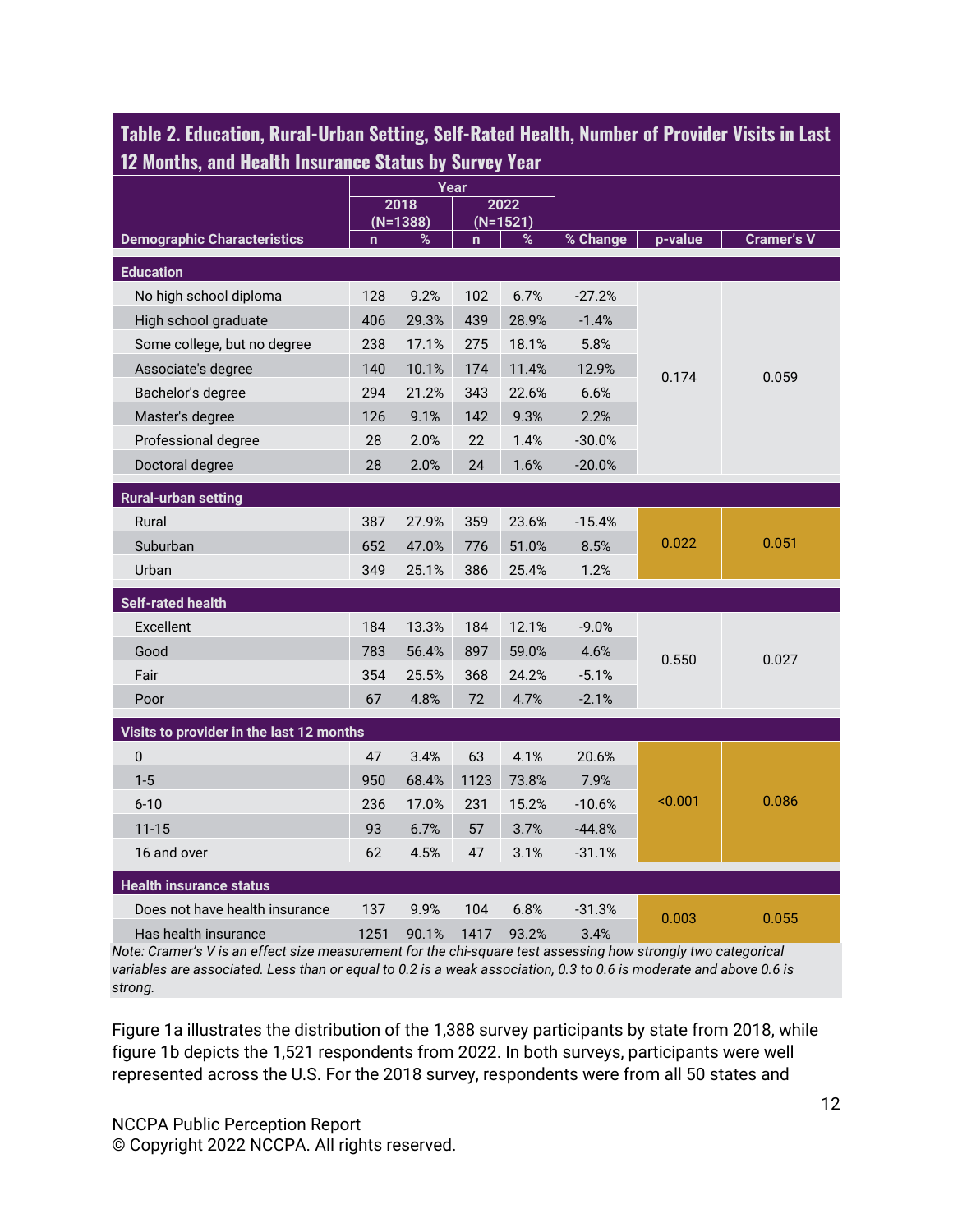Washington D.C. In 2022, Alaska was the only state where we did not have any survey participants. Moreover, the states with the most respondents in both years included California, Texas, Florida, and New York. These states are also the ones with the largest number of PAs (15).

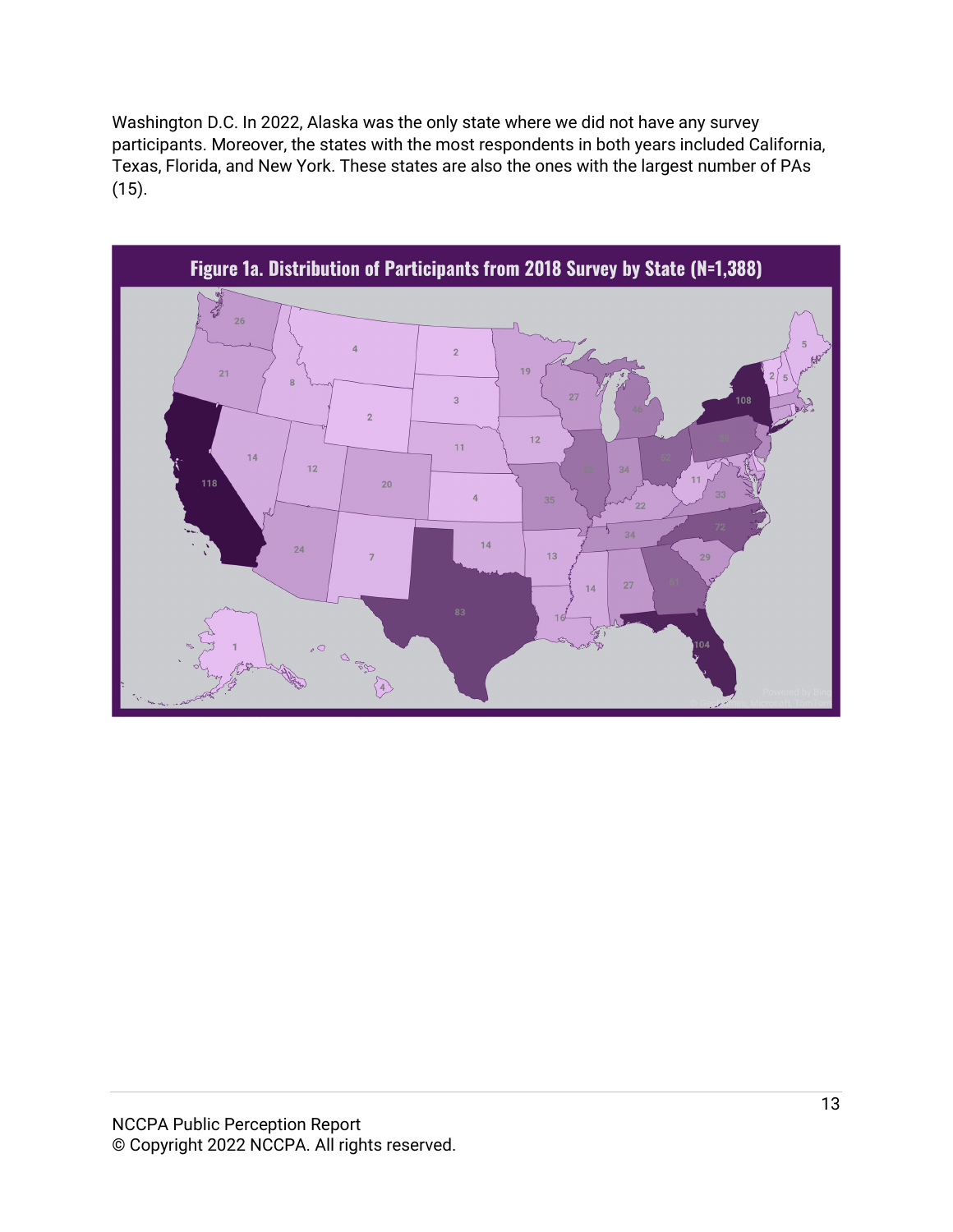

### <span id="page-13-0"></span>Section 2: Factors Important in Selecting a Provider

The initial section of the 2018 and 2022 surveys explored what factors are important to participants when searching for a provider for their own or their family's medical needs. In both years, the top factors rated as important by respondents were medical license, whether the provider participates in their insurance plan, and medical certification (Table 3). Only reviews provided on the internet (p=0.008) and other factors (p=0.001) significantly differed by survey year. As illustrated in Figures 2a and 2b, the proportion reporting online reviews to be important changed from 43.1% in 2018 to 48.2% in 2022, which equates to an 11.8% increase. Selecting other to be important decreased by 12.4%. An open-ended text section allowed participants to explain "other" as the response. For both survey years, the most frequent answers included "bedside manner," "attitude," "friendliness," "demeanor," "takes their time with the patient," and "genuinely cares and listens."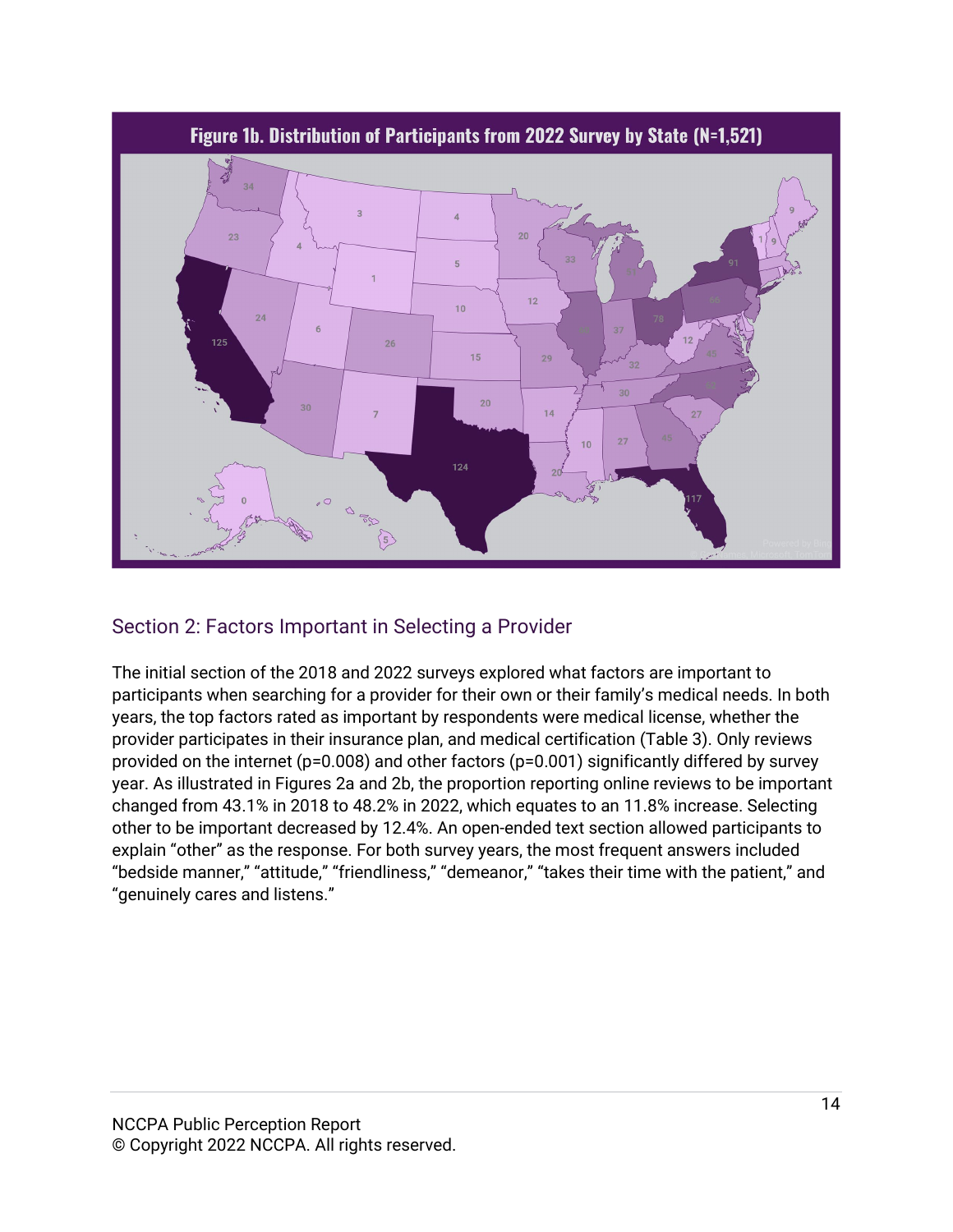| Table 3. Factors Important in Selecting a Provider by Survey Year |               |                      |            |      |            |          |         |                   |
|-------------------------------------------------------------------|---------------|----------------------|------------|------|------------|----------|---------|-------------------|
|                                                                   |               |                      |            |      |            |          |         |                   |
|                                                                   |               | Year<br>2018<br>2022 |            |      |            |          |         |                   |
|                                                                   |               |                      | $(N=1388)$ |      | $(N=1521)$ |          |         |                   |
| <b>Factors</b>                                                    |               | $\mathsf{n}$         | $\%$       | n    | $\%$       | % Change | p-value | <b>Cramer's V</b> |
|                                                                   | Important     | 1280                 | 92.2%      | 1407 | 92.5%      | 0.3%     |         |                   |
| <b>Medical license</b>                                            | Not important | 58                   | 4.2%       | 74   | 4.9%       | 16.7%    | 0.226   | 0.032             |
|                                                                   | Not sure      | 50                   | 3.6%       | 40   | 2.6%       | $-27.8%$ |         |                   |
|                                                                   | Important     | 1244                 | 89.6%      | 1390 | 91.4%      | 2.0%     |         |                   |
| Participates in your<br>insurance plan                            | Not important | 89                   | 6.4%       | 91   | 6.0%       | $-6.3%$  | 0.110   | 0.039             |
|                                                                   | Not sure      | 55                   | 4.0%       | 40   | 2.6%       | $-35.0%$ |         |                   |
|                                                                   | Important     | 1248                 | 89.9%      | 1353 | 89.0%      | $-1.0%$  |         |                   |
| <b>Medical certification</b>                                      | Not important | 91                   | 6.6%       | 117  | 7.7%       | 16.7%    | 0.484   | 0.022             |
|                                                                   | Not sure      | 49                   | 3.5%       | 51   | 3.4%       | $-2.9%$  |         |                   |
|                                                                   | Important     | 1203                 | 86.7%      | 1332 | 87.6%      | 1.0%     |         | 0.018             |
| How quickly you can be                                            | Not important | 141                  | 10.2%      | 149  | 9.8%       | $-3.9%$  | 0.639   |                   |
| seen                                                              | Not sure      | 44                   | 3.2%       | 40   | 2.6%       | $-18.8%$ |         |                   |
|                                                                   | Important     | 1125                 | 81.1%      | 1246 | 81.9%      | 1.0%     |         |                   |
| Office location                                                   | Not important | 218                  | 15.7%      | 230  | 15.1%      | $-3.8%$  | 0.812   | 0.012             |
|                                                                   | Not sure      | 45                   | 3.2%       | 45   | 3.0%       | $-6.3%$  |         |                   |
|                                                                   | Important     | 1116                 | 80.4%      | 1214 | 79.8%      | $-0.7%$  |         | 0.032             |
| Cost                                                              | Not important | 216                  | 15.6%      | 260  | 17.1%      | 9.6%     | 0.234   |                   |
|                                                                   | Not sure      | 56                   | 4.0%       | 47   | 3.1%       | $-22.5%$ |         |                   |
|                                                                   | Important     | 1068                 | 76.9%      | 1142 | 75.1%      | $-2.3%$  |         | 0.025             |
| Amount of education                                               | Not important | 227                  | 16.4%      | 278  | 18.3%      | 11.6%    | 0.390   |                   |
|                                                                   | Not sure      | 93                   | 6.7%       | 101  | 6.6%       | $-1.5%$  |         |                   |
|                                                                   | Important     | 1012                 | 72.9%      | 1131 | 74.4%      | 2.1%     |         |                   |
| Years of experience                                               | Not important | 295                  | 21.3%      | 307  | 20.2%      | $-5.2%$  | 0.673   | 0.017             |
|                                                                   | Not sure      | 81                   | 5.8%       | 83   | 5.5%       | $-5.2%$  |         |                   |
|                                                                   | Important     | 998                  | 71.9%      | 1132 | 74.4%      | 3.5%     |         |                   |
| Type of provider (MD, DO,<br>PA, NP, etc.)                        | Not important | 296                  | 21.3%      | 280  | 18.4%      | $-13.6%$ | 0.142   | 0.037             |
|                                                                   | Not sure      | 94                   | 6.8%       | 109  | 7.2%       | 5.9%     |         |                   |
|                                                                   | Important     | 761                  | 54.8%      | 813  | 53.5%      | $-2.4%$  |         |                   |
| Recommendations from                                              | Not important | 505                  | 36.4%      | 604  | 39.7%      | 9.1%     | 0.052   | 0.045             |
| others                                                            | Not sure      | 122                  | 8.8%       | 104  | 6.8%       | $-22.7%$ |         |                   |
|                                                                   | Important     | 598                  | 43.1%      | 733  | 48.2%      | 11.8%    |         |                   |
| Reviews provided on the                                           | Not important | 653                  | 47.0%      | 630  | 41.4%      | $-11.9%$ | 0.008   | 0.057             |
| internet                                                          | Not sure      | 137                  | 9.9%       | 158  | 10.4%      | 5.1%     |         |                   |
|                                                                   | Important     | 403                  | 29.0%      | 387  | 25.4%      | $-12.4%$ |         |                   |
| Other                                                             | Not important | 302                  | 21.8%      | 417  | 27.4%      | 25.7%    | 0.001   | 0.068             |
|                                                                   | Not sure      | 683                  | 49.2%      | 717  | 47.1%      | $-4.3%$  |         |                   |

*Note: Cramer's V is an effect size measurement for the chi-square test assessing how strongly two categorical variables are associated. Less than or equal to 0.2 is a weak association, 0.3 to 0.6 is moderate and above 0.6 is strong.*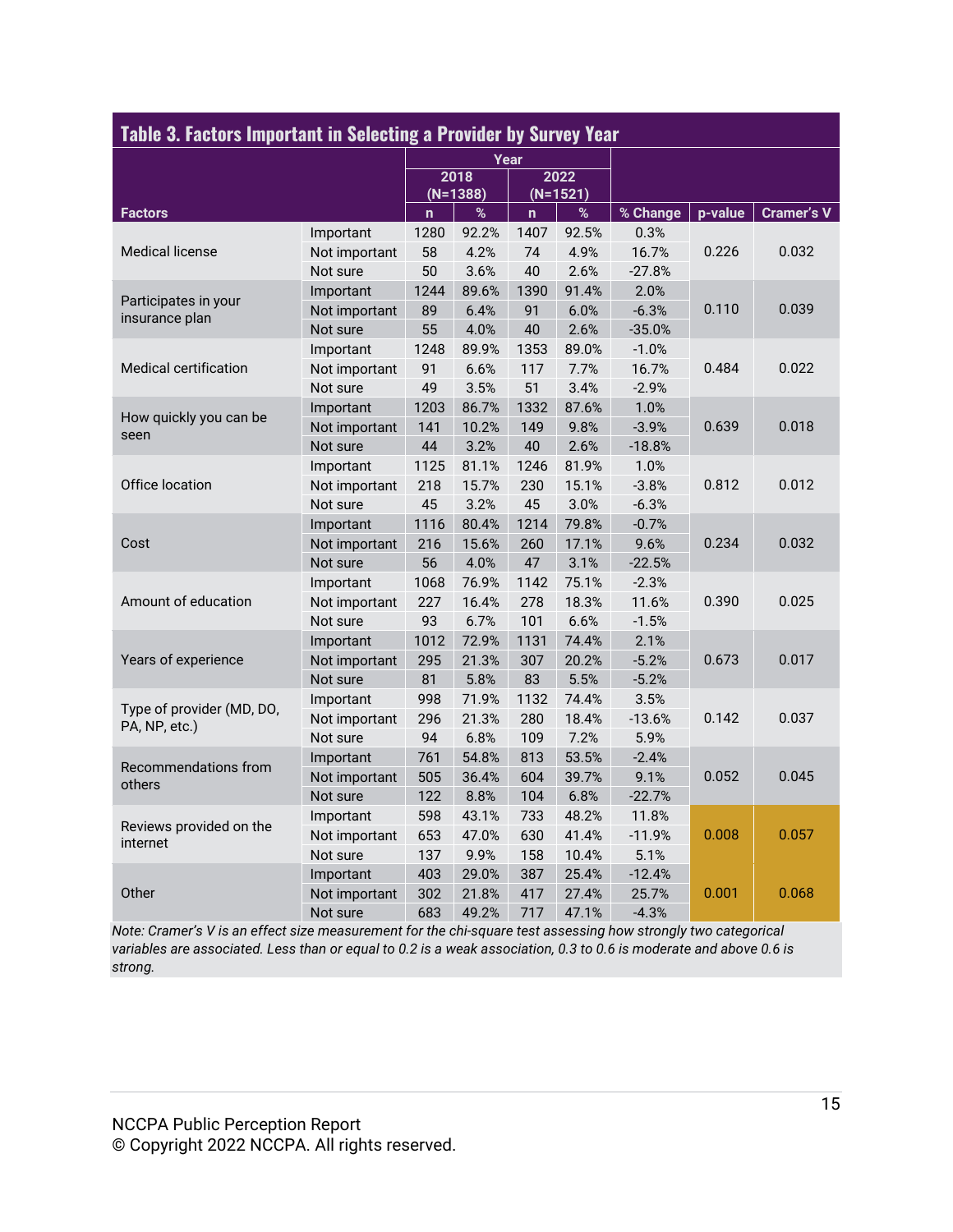### **Figure 2a. Factors Rated Important in Selecting a Provider: 2018 vs. 2022**

**\*Significant differences were detected between 2018 and 2022 on reviews provided on the internet (p=0.008; Cramer's V=0.057) and other (p=0.001; Cramer's V=0.068).**



**2018 2022**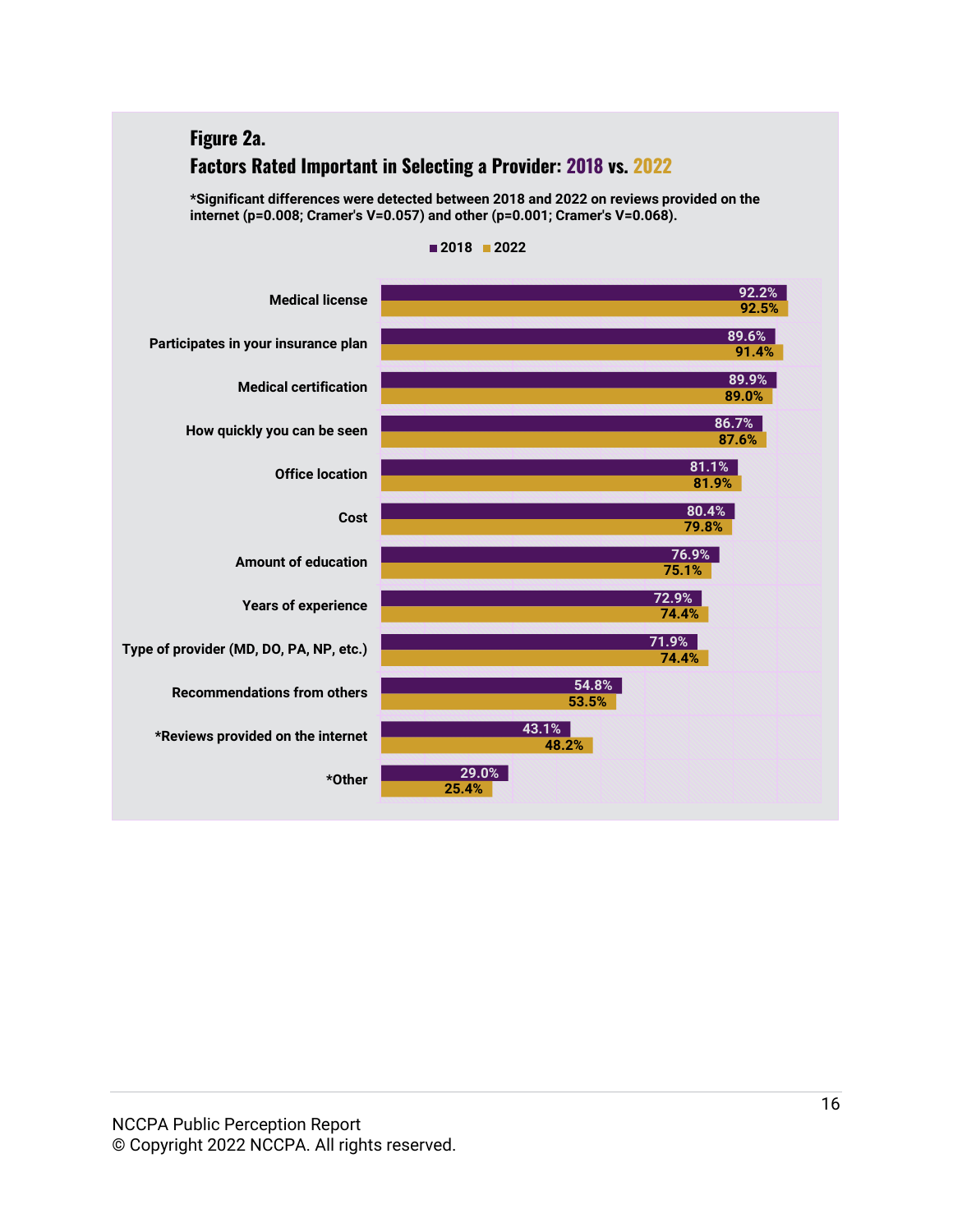## **Figure 2b. Percent Increase and Decrease in Factors Rated Important in Selecting a Provider between 2018 and 2022**



## <span id="page-16-0"></span>Section 3: Knowledge of Physician Assistants

We assessed the public's knowledge of PAs in two ways. The first involved self-rated knowledge, which was evaluated by simply asking respondents, "Do you know what a Physician Assistant (PA) is?" Figure 3a shows that responses to this question statistically significantly differed by survey year (p=0.001). The proportion acknowledging to know what a PA is increased by 6.2% from 2018 to 2022 (Figure 3b).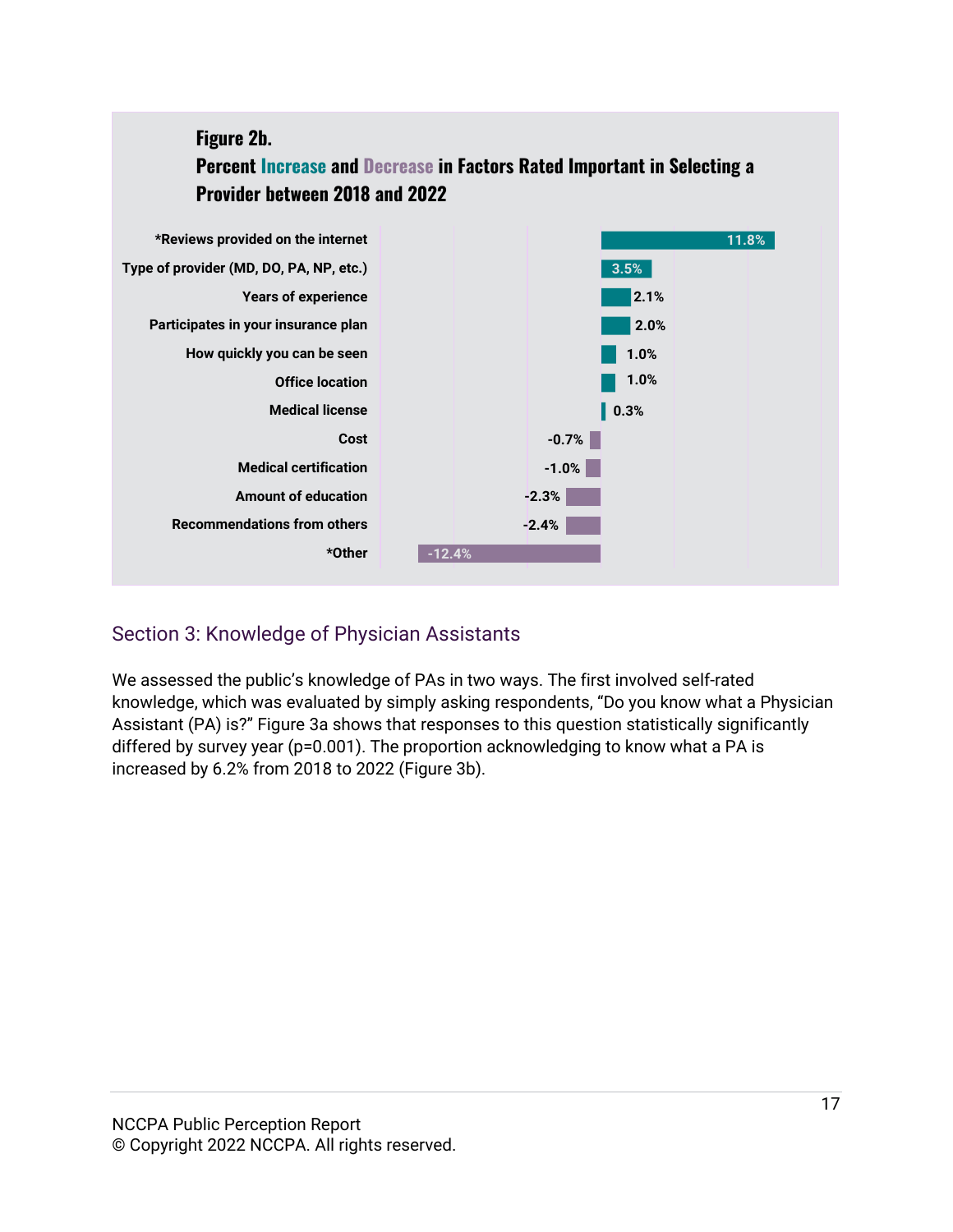

The second way we measured public knowledge about PAs was by relying on a range of true, false, not sure items. These items mostly explored participants' familiarity with what PAs do when rendering patient care. Although we added more questions in the 2022 survey, Table 4 depicts the nine items deployed in both years. We detected only one statistically significant difference by year. Participants in 2022 compared to 2018 were more likely to correctly answer "true" that PAs order and interpret diagnostic and lab tests (p=0.041).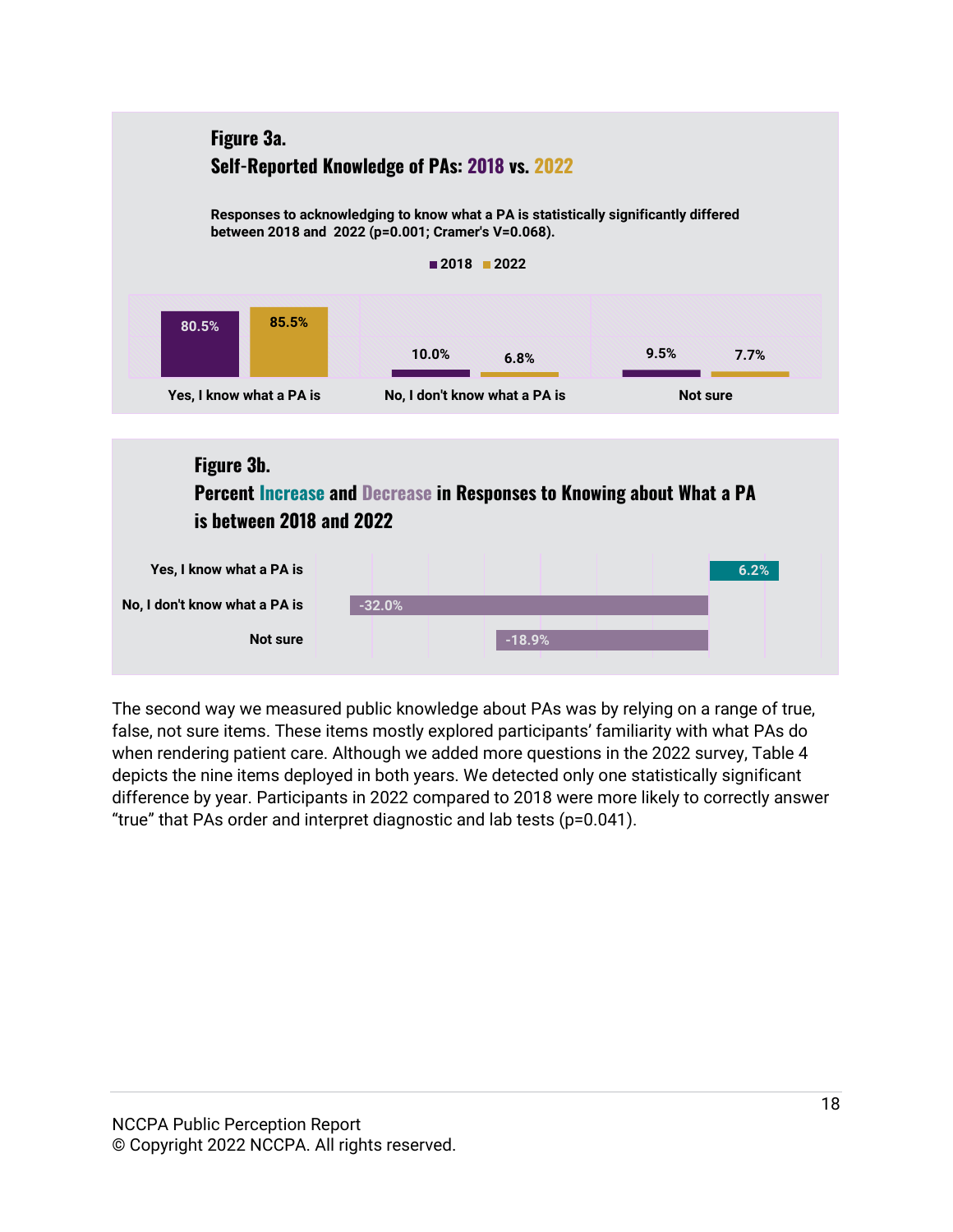| Table 4. Knowledge Questions Regarding PAS Included in both ZU18 and ZUZZ Surveys                                                                                                        |             |              | Year               |              |                    |                    |         |               |
|------------------------------------------------------------------------------------------------------------------------------------------------------------------------------------------|-------------|--------------|--------------------|--------------|--------------------|--------------------|---------|---------------|
|                                                                                                                                                                                          |             |              | 2018<br>$(N=1385)$ |              | 2022<br>$(N=1521)$ |                    |         |               |
| True, False, Not Sure Knowledge Questions                                                                                                                                                |             | $\mathsf{n}$ | $\%$               | $\mathsf{n}$ | $\%$               | %<br><b>Change</b> | p-value | Cramer's<br>v |
|                                                                                                                                                                                          | True*       | 1086         | 78.4%              | 1225         | 80.5%              | 2.7%               |         |               |
| PAs obtain medical histories and<br>examine patients.                                                                                                                                    | False       | 105          | 7.6%               | 104          | 6.8%               | $-10.5%$           | 0.365   | 0.026         |
|                                                                                                                                                                                          | Not sure    | 194          | 14.0%              | 192          | 12.6%              | $-10.0%$           |         |               |
| PAs must pass a national                                                                                                                                                                 | True*       | 1051         | 75.9%              | 1151         | 75.7%              | $-0.3%$            |         |               |
| certifying exam as one<br>requirement for obtaining an initial                                                                                                                           | False       | 55           | 4.0%               | 66           | 4.3%               | 7.5%               | 0.883   | 0.009         |
| license to practice medicine.                                                                                                                                                            | Not sure    | 279          | 20.1%              | 304          | 20.0%              | $-0.5%$            |         |               |
| PAs work in collaboration with                                                                                                                                                           | True*       | 916          | 66.1%              | 1027         | 67.5%              | 2.1%               |         |               |
| physicians in every medical and                                                                                                                                                          | False       | 163          | 11.8%              | 154          | 10.1%              | $-14.4%$           | 0.363   | 0.026         |
| surgical specialty.                                                                                                                                                                      | Not sure    | 306          | 22.1%              | 340          | 22.4%              | 1.4%               |         |               |
| PAs can only work in front office<br>staff positions, answering phones,                                                                                                                  | True        | 207          | 14.9%              | 233          | 15.3%              | 2.7%               |         |               |
| completing paperwork, patient                                                                                                                                                            | False*      | 949          | 68.5%              | 1023         | 67.3%              | $-1.8%$            | 0.751   | 0.014         |
| scheduling, and communicating<br>information from the medical                                                                                                                            |             |              |                    |              |                    |                    |         |               |
| facility to the patient.                                                                                                                                                                 | Not sure    | 229          | 16.5%              | 265          | 17.4%              | 5.5%               |         |               |
| PAs order and interpret diagnostic                                                                                                                                                       | True*       | 844          | 60.9%              | 989          | 65.0%              | 6.7%               |         | 0.047         |
| and lab tests.                                                                                                                                                                           | False       | 208          | 15.0%              | 222          | 14.6%              | $-2.7%$            | 0.041   |               |
|                                                                                                                                                                                          | Not sure    | 333          | 24.0%              | 310          | 20.4%              | $-15.0%$           |         |               |
|                                                                                                                                                                                          | $True*$     | 721          | 52.1%              | 835          | 54.9%              | 5.4%               |         |               |
| PAs prescribe medications.                                                                                                                                                               | False       | 386          | 27.9%              | 433          | 28.5%              | 2.2%               | 0.053   | 0.045         |
|                                                                                                                                                                                          | Not sure    | 278          | 20.1%              | 253          | 16.6%              | $-17.4%$           |         |               |
|                                                                                                                                                                                          | True*       | 721          | 52.1%              | 827          | 54.4%              | 4.4%               |         |               |
| PAs develop treatment plans.                                                                                                                                                             | False       | 304          | 21.9%              | 290          | 19.1%              | $-12.8%$           | 0.152   | 0.036         |
|                                                                                                                                                                                          | Not sure    | 360          | 26.0%              | 404          | 26.6%              | 2.3%               |         |               |
| PAs can only accompany patients                                                                                                                                                          | True        | 458          | 33.1%              | 545          | 35.8%              | 8.2%               |         |               |
| to exam rooms, measure vital<br>signs, and record information into                                                                                                                       | False*      | 672          | 48.5%              | 678          | 44.6%              | $-8.0%$            | 0.102   | 0.040         |
| patient charts.                                                                                                                                                                          | Not sure    | 255          | 18.4%              | 298          | 19.6%              | 6.5%               |         |               |
| PAs can only perform routine                                                                                                                                                             | <b>True</b> | 633          | 45.7%              | 727          | 47.8%              | 4.6%               |         |               |
| medical tasks such as drawing<br>blood, removing sutures, changing                                                                                                                       | False*      | 489          | 35.3%              | 493          | 32.4%              | $-8.2%$            |         |               |
| dressings, and administering<br>medications while under<br>supervision.<br>Note: Cramer's V is an effect size measurement for the chi-square test assessing how strongly two categorical | Not sure    | 263          | 19.0%              | 301          | 19.8%              | 4.2%               | 0.257   | 0.031         |

#### **Table 4. Knowledge Questions Regarding PAs Included in both 2018 and 2022 Surveys**

*variables are associated. Less than or equal to 0.2 is a weak association, 0.3 to 0.6 is moderate and above 0.6 is strong.*

*\*Denotes correct answer*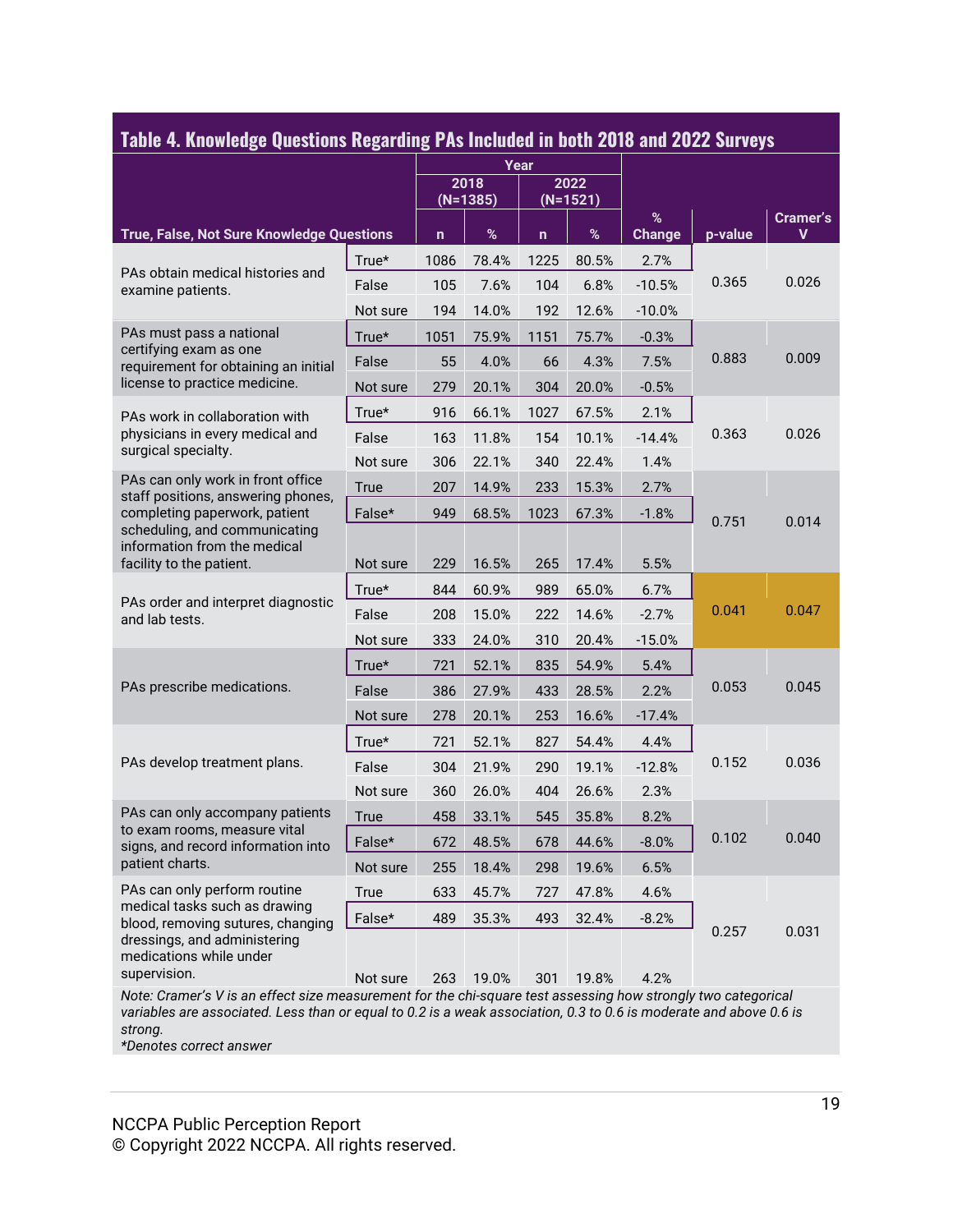When looking at items used in both years, the ones with the highest proportion of correct responses included that PAs obtain medical histories and examine patients, followed by that PAs must pass a national certifying exam as one requirement for obtaining an initial license to practice medicine and that PAs work in collaboration with physicians in every medical and surgical specialty (Figure 4a). Figures 4a and 4b demonstrate that the proportion correctly identifying that PAs order and interpret diagnostic and lab tests increased from 60.9% in 2018 to 65.0% in 2022, a 6.7% increase.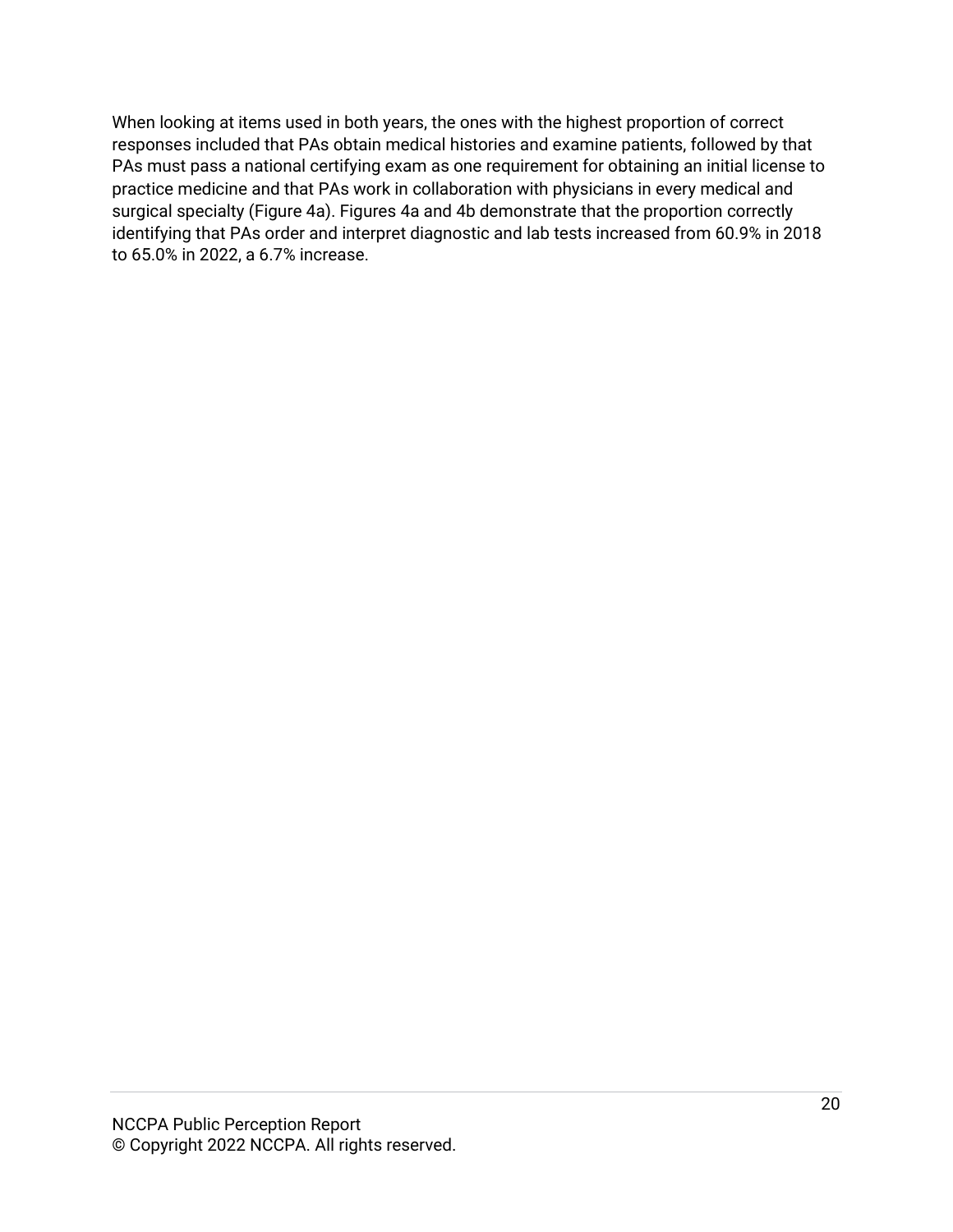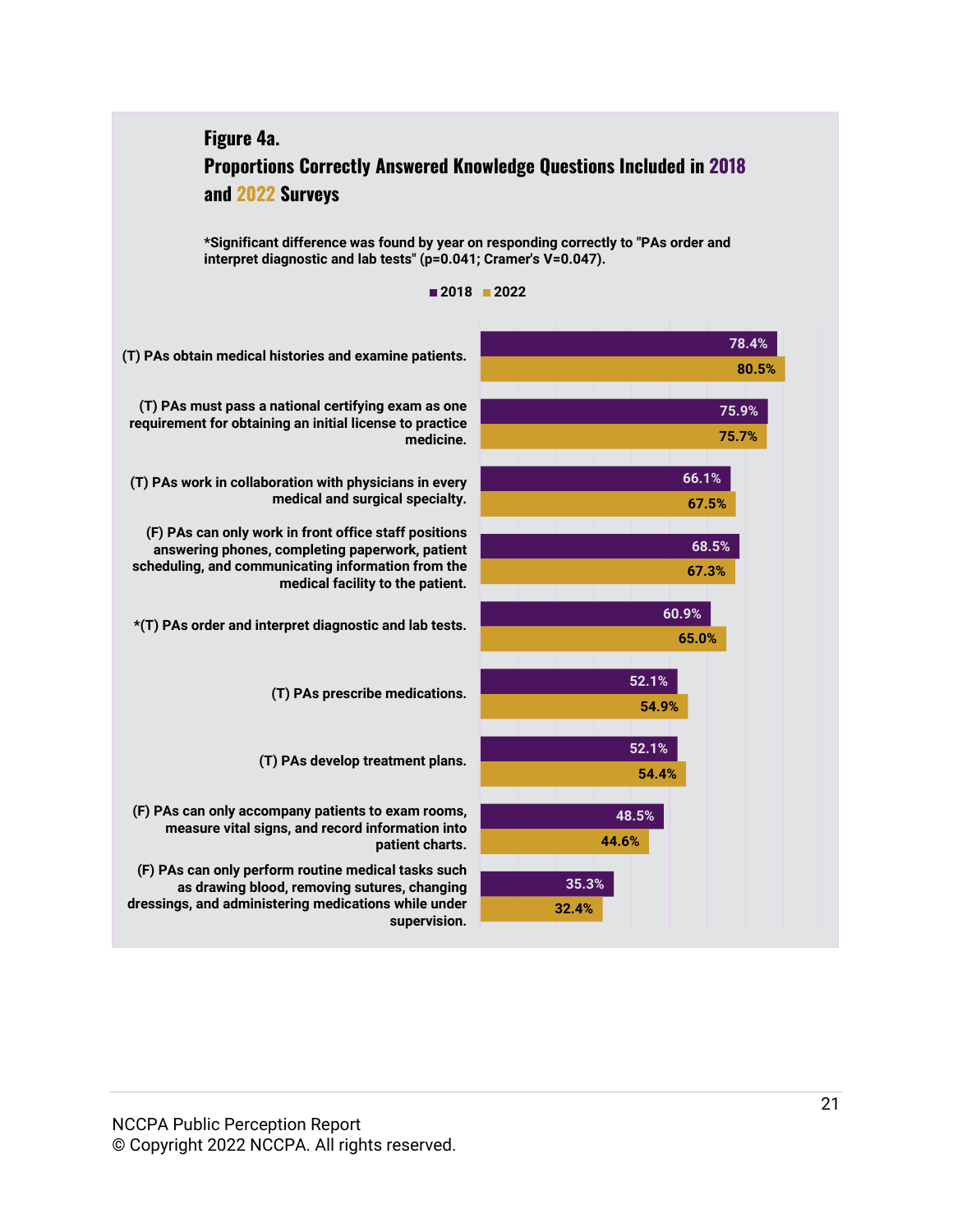

Figure 4c displays proportions of all 15 true, false, not sure items used in the 2022 survey. The highest percentages of participants correctly selected "true" that PAs obtain medical histories and examine patients (80.5%), followed by PAs must pass a national certifying exam as one requirement for obtaining an initial license to practice medicine (75.7%) and that PAs work in collaboration with physicians in every medical and surgical specialty (67.5%). Moreover, 67.3% correctly indicated "false" that PAs can only work in front office staff positions answering phones, completing paperwork, patient scheduling, and communicating information from the medical facility to the patient. The items with the smallest proportion of participants responding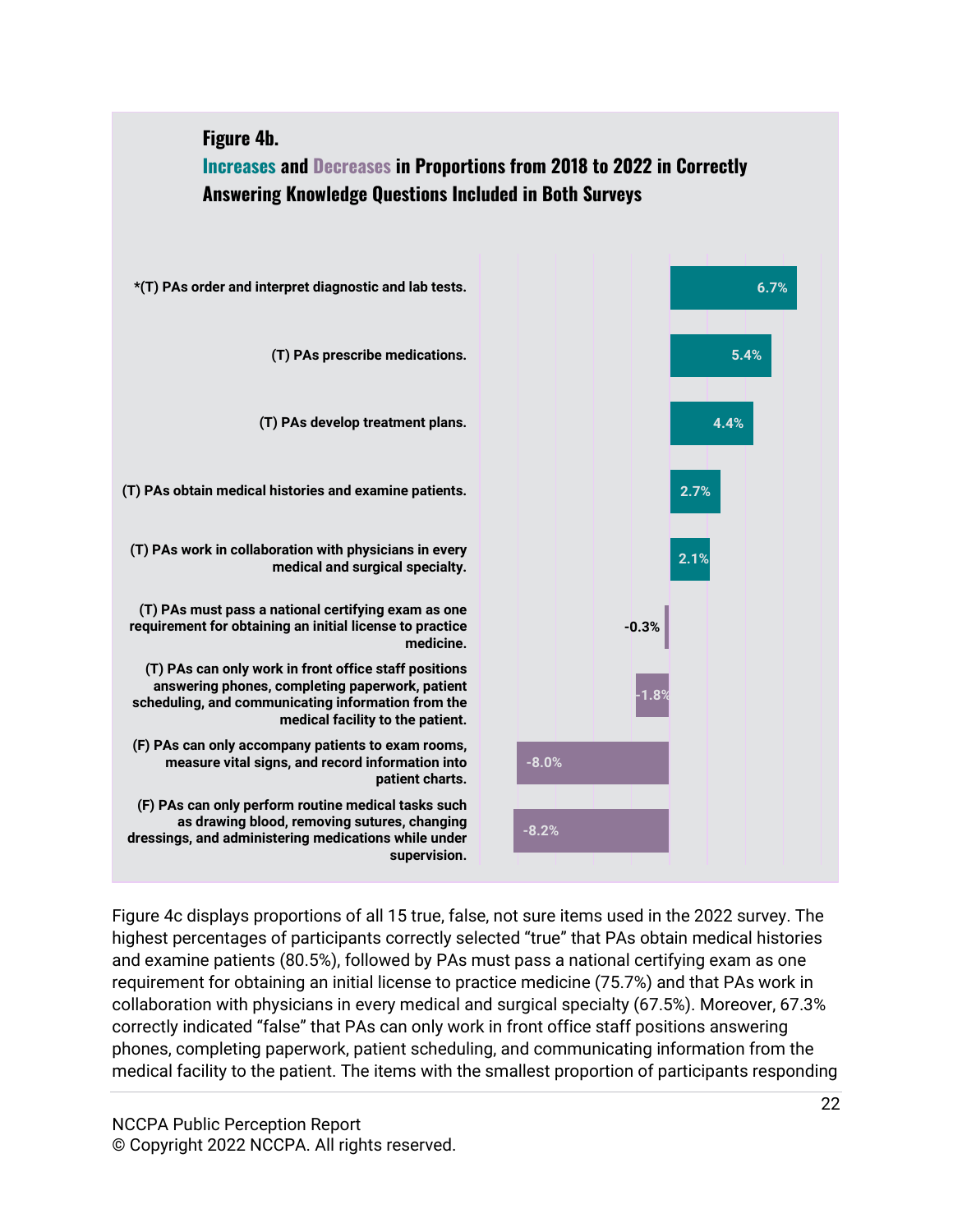correctly included that PAs perform procedures such as lumbar puncture (18.8%) and setting bones (28.3%) along with that PAs can only perform routine medical tasks such as drawing blood, removing sutures, changing dressings, and administering medication while under supervision (32.4%).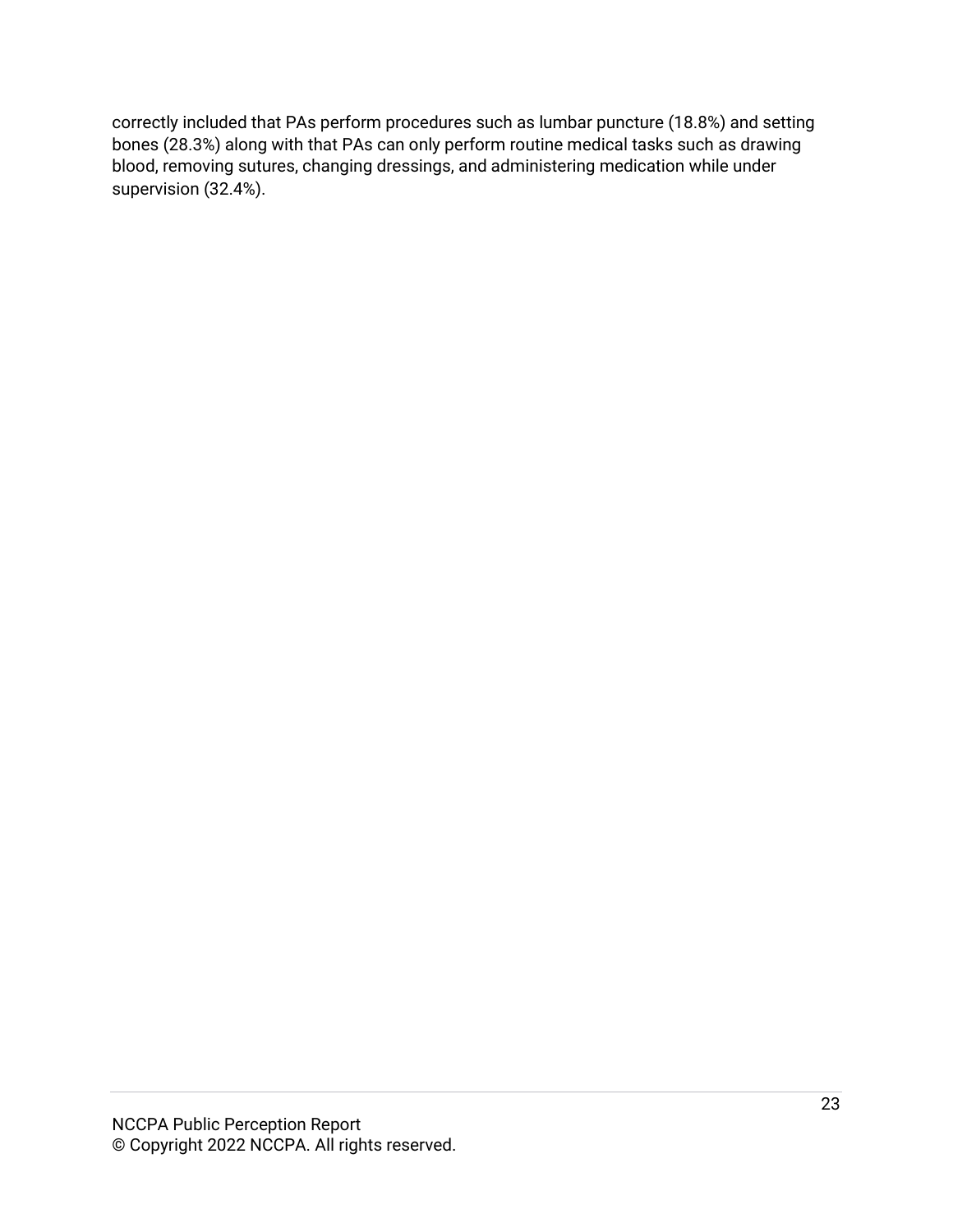

NCCPA Public Perception Report © Copyright 2022 NCCPA. All rights reserved.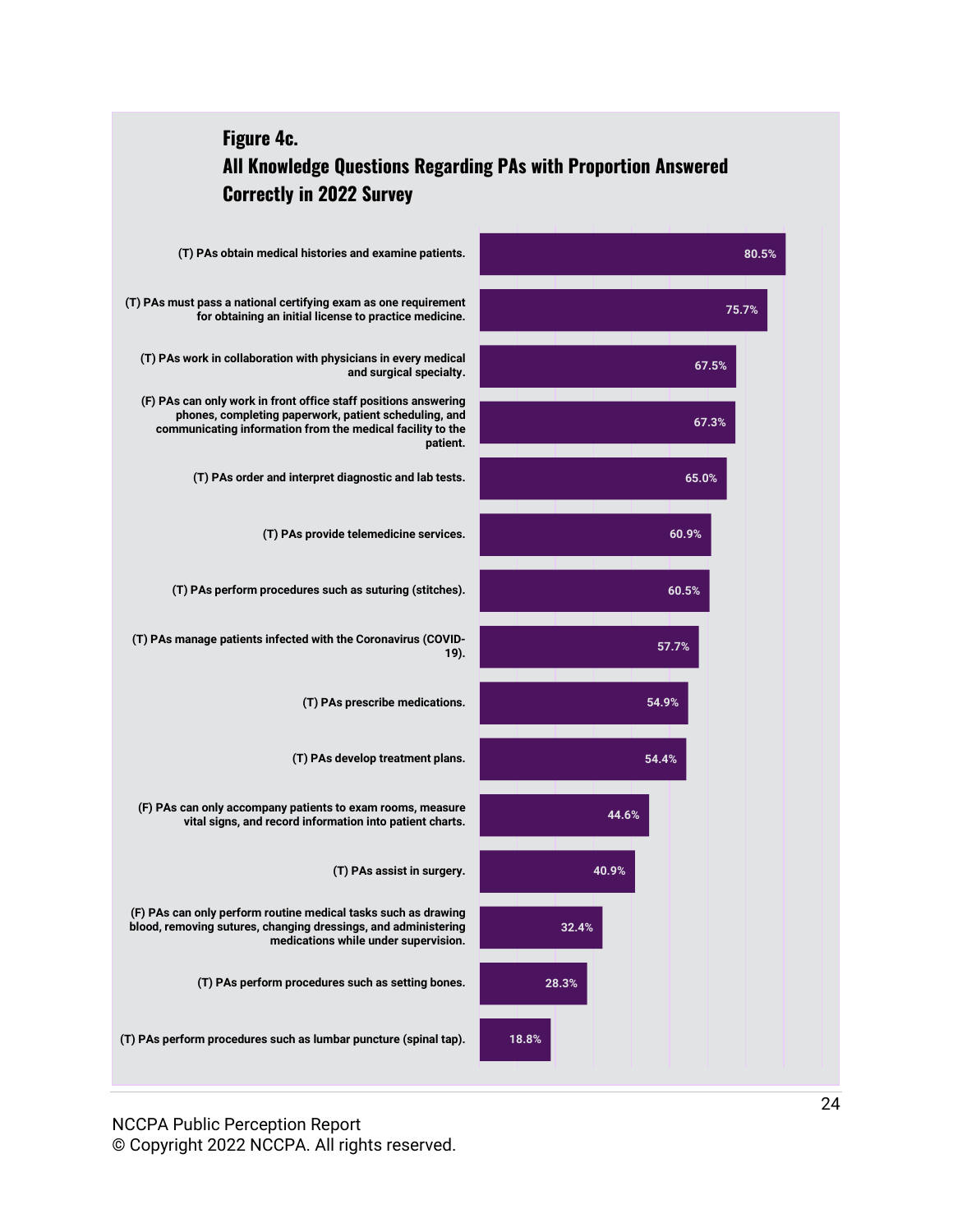### <span id="page-24-1"></span><span id="page-24-0"></span>Section 4: Experiences and Perspectives Regarding Physician Assistants and Comparisons to Other Providers

The next section of the 2018 and 2022 surveys explored public experiences and perspectives regarding PAs. When asked if participants have ever been treated by a PA, 66.7% in 2018 and 2022 selected "yes" (Figure 5). In 2022, a slightly higher proportion indicated "no," and a lower percentage said they were unsure, but this finding was not statistically significant (p=0.750).



Similarly, we also inquired whether a family member has ever been treated by a PA (Figures 6a and 6b). Although a higher proportion in 2022, compared to 2018, responded in the affirmative, this result was not statistically significant (54.8% vs. 52.6%; p=0.476).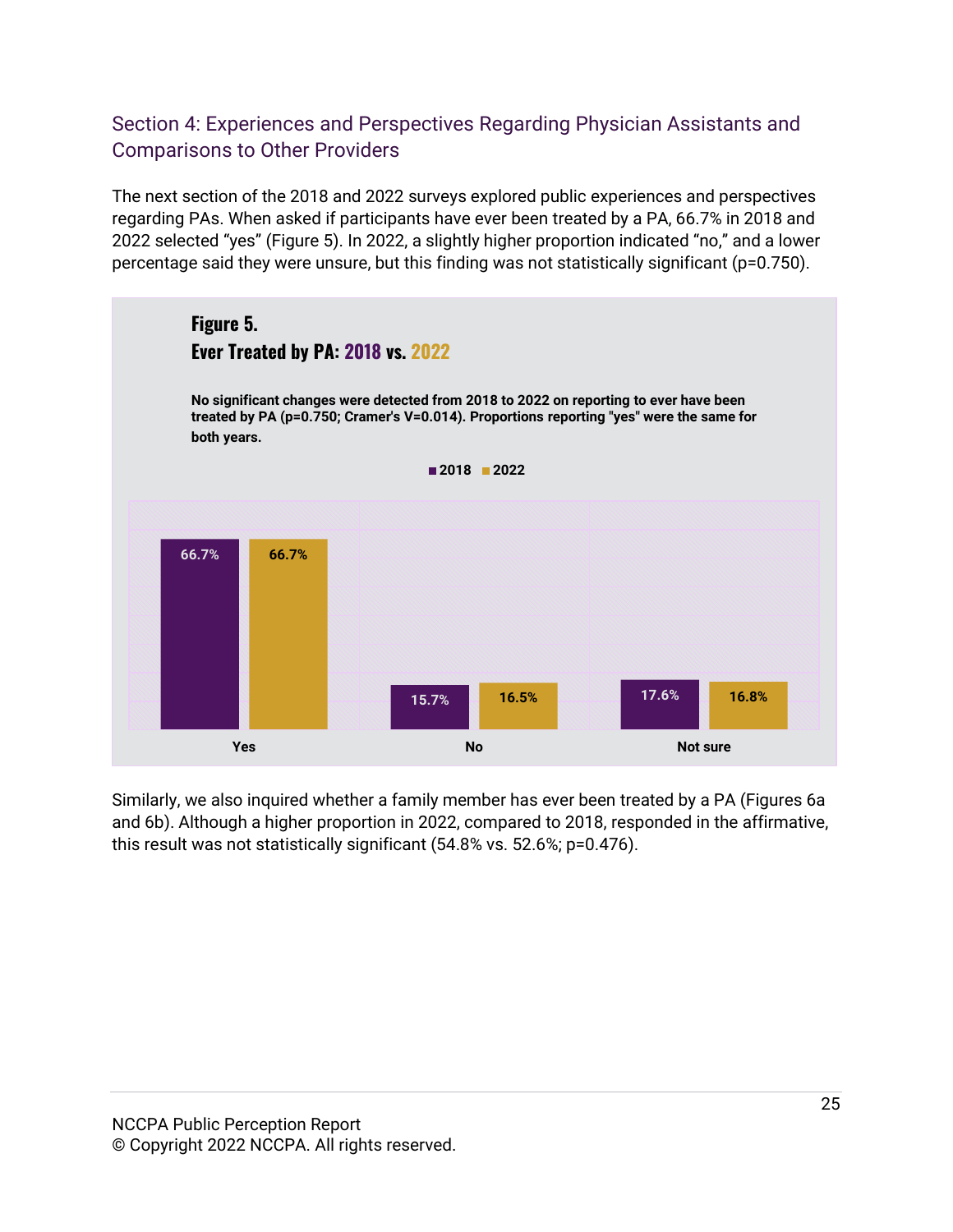

Members of the public who indicated never being treated by a PA or were unsure were asked about their willingness to see a PA for their medical needs. As seen in figure 7a, the majority reported either "yes, definitely would" or "yes, but for minor medical needs" in both years. The proportion who "definitely would" grew from 30.6% in 2018 to 36.7% in 2022—an increase of almost 20% (Figure 7b); however, we did not observe this finding as statistically significant  $(p=0.259)$ .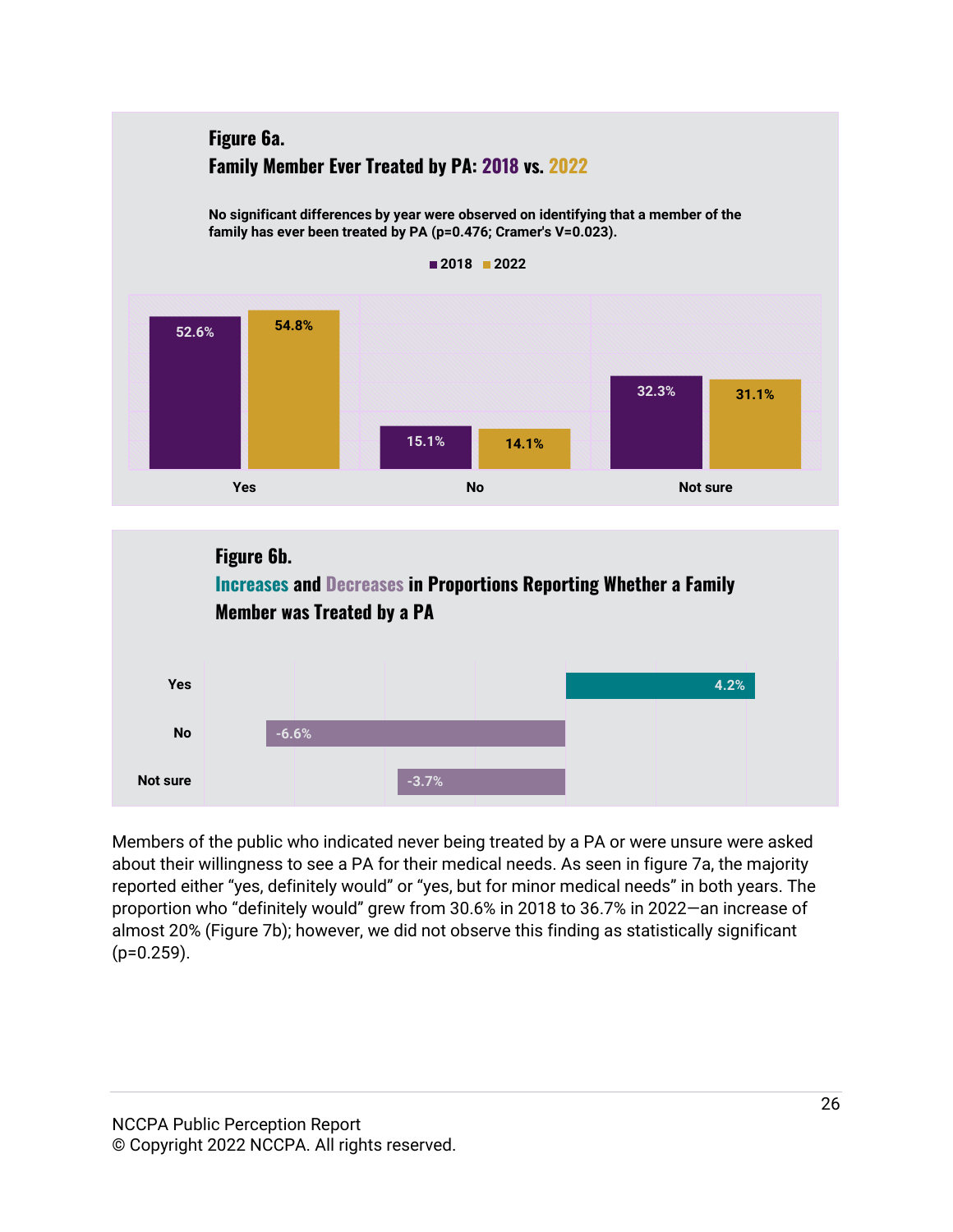





The next series of questions targeted the perspectives of participants who indicated having been treated by PAs in the past. They included satisfaction with care delivery, the likelihood of seeing PA again, and recommending friends and family see PA for their medical needs. Figure 8a depicts that the vast majority of respondents in 2018 and 2022 were either very satisfied or satisfied with the clinical services rendered by a PA, and we did not find statistically significant differences by year (p=0.166).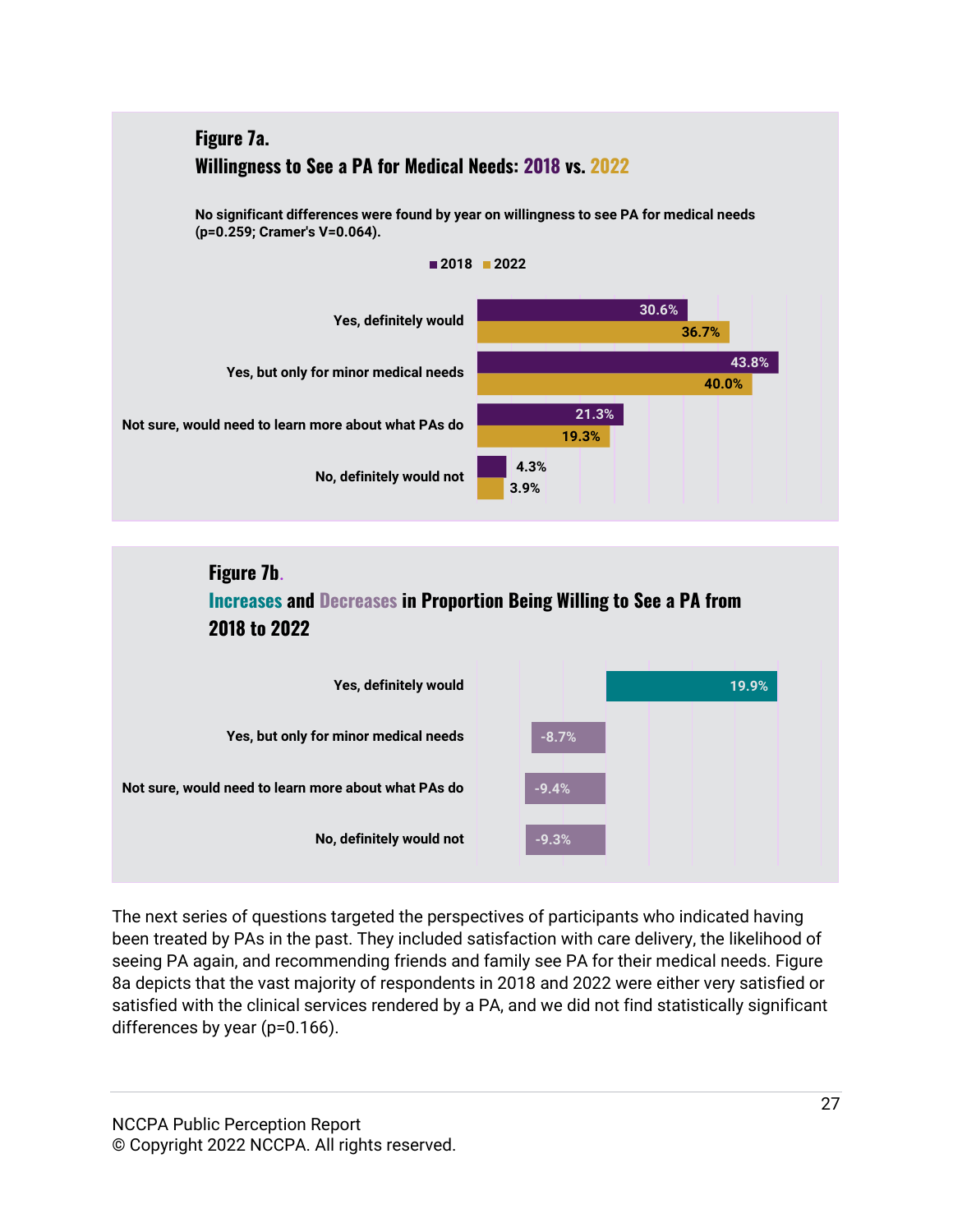



When considering the likelihood of seeing a PA again for medical needs, we identified a statistically significant percent change from 2018 to 2022 of reporting "very likely" (Figure 9a; 55.4% vs. 60.8%; p=0.026). This corresponds to almost a 10% increase (Figure 9b).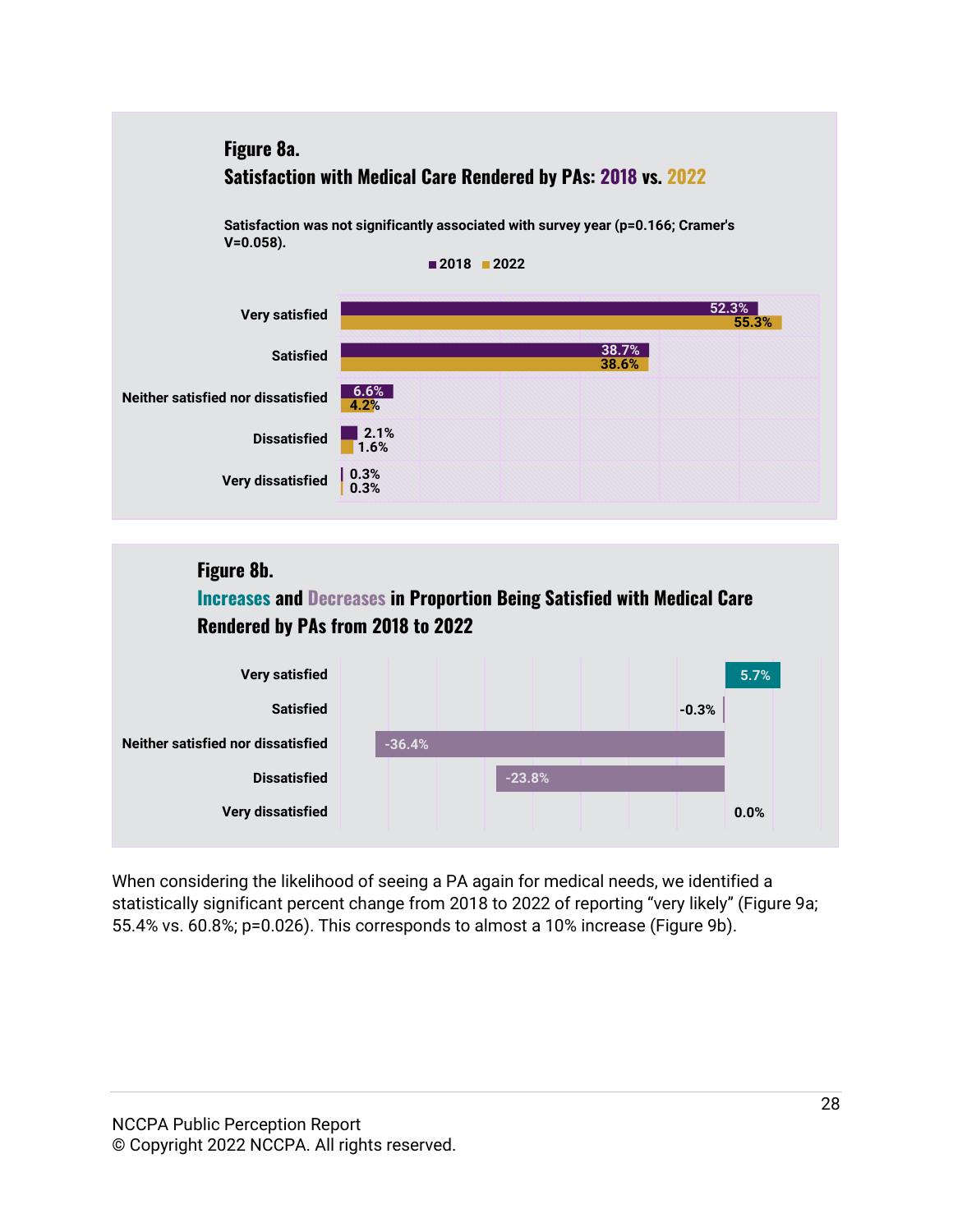

## **Figure 9b. Increases and Decreases in Proportion of Likelihood to See PA Again from 2018 to 2022**



NCCPA Public Perception Report © Copyright 2022 NCCPA. All rights reserved.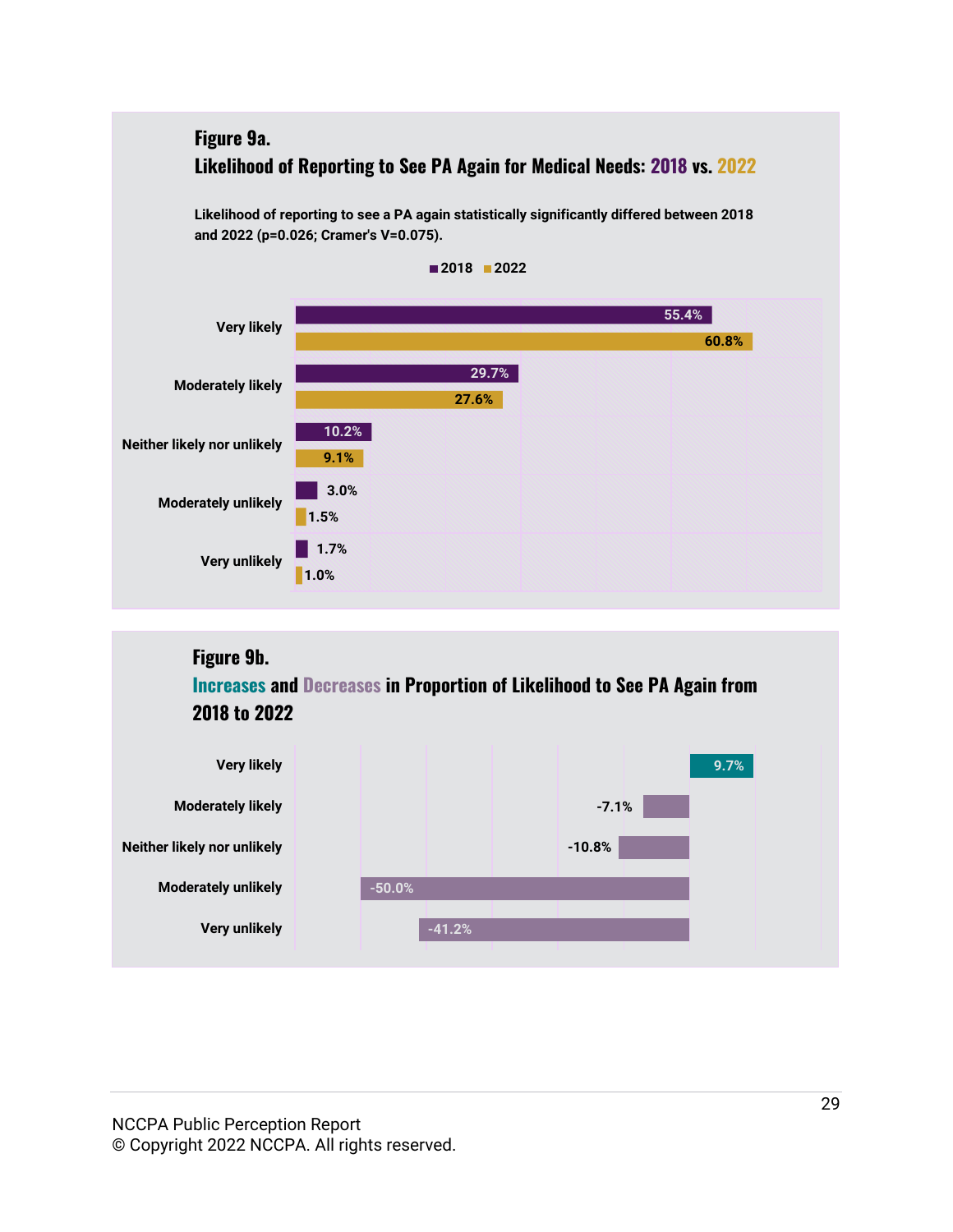Figure 10a refers to the association between the likelihood of recommending friends or family see a PA for their medical needs and survey year, demonstrating that it was marginally non-significant (p=0.051). In terms of differences in proportions by year, Figure 10b illustrates that being "very likely" to recommend changed from 44.5% in 2018 to 49.5% in 2022—an 11.2% increase.



## **Figure 10b.**

**Increases and Decreases from 2018 to 2022 in Proportion Likely to Recommend Friend or Family See a PA for Medical Needs** 



NCCPA Public Perception Report © Copyright 2022 NCCPA. All rights reserved.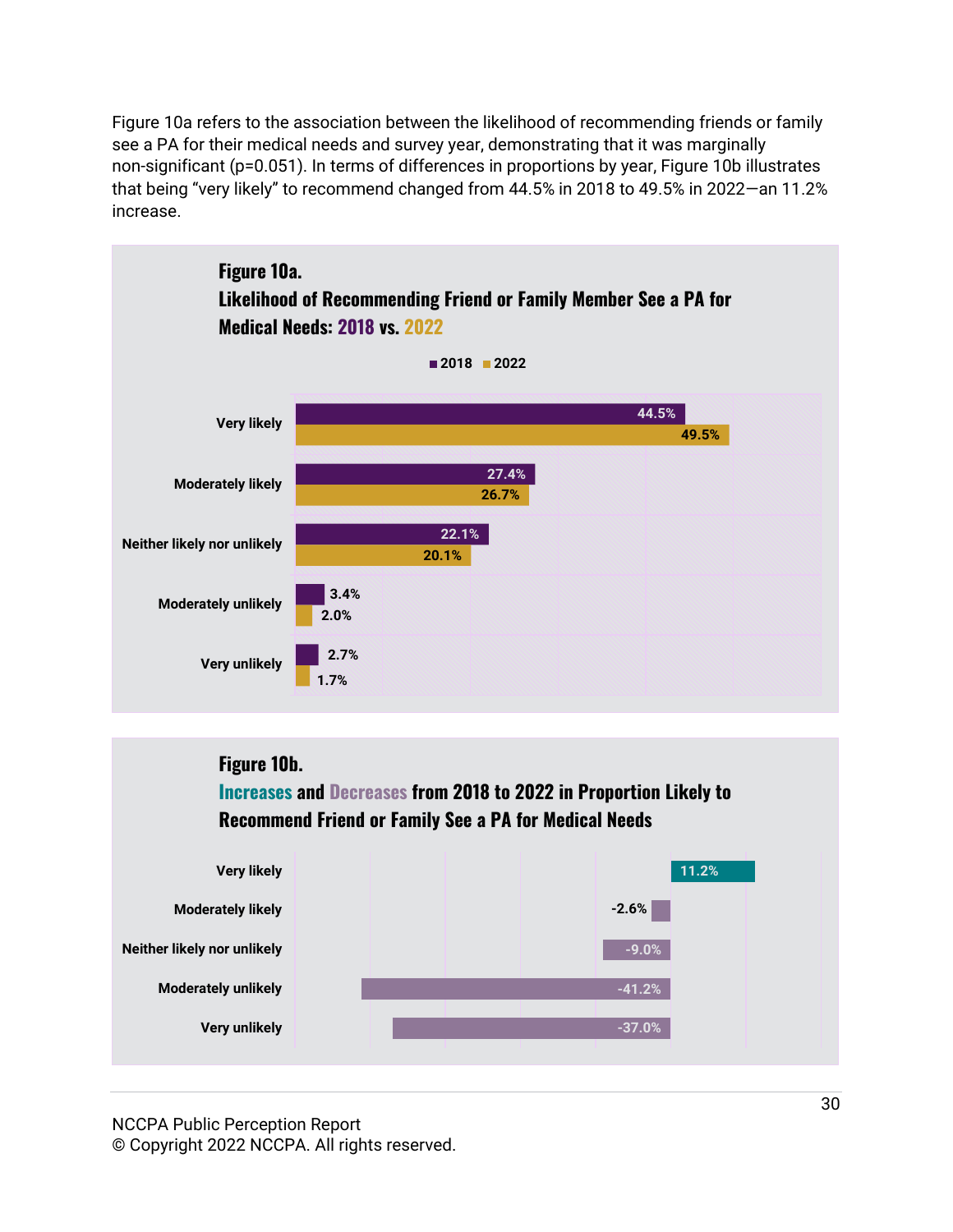When it comes to comparisons with other types of providers, we evaluated participant quality of experiences in the last 12 months with physicians, PAs, and NPs. The response scale included positive, negative, and mixed experiences along with no experience with providers of this type. We detected a significant difference by year concerning the quality of experience with physicians (p=0.021) but not for PAs (p=0.420) or NPs (Table 5; p=0.595). In 2022 when compared with 2018, a relatively higher number of respondents indicated having no experience in the last 12 months with physicians (3.3% vs. 4.9%). Overall, regardless of year, the highest proportion of participants expressed having a positive experience with all three types of providers—very few noted negative experiences. One difference between the three clinician types was that more respondents cited having no experience with PAs or NPs in the last year compared with physicians.

| Table 5. Experience with Physicians, PAs, and NPs in the Last 12 Months: 2018 vs. 2022 |                                                  |                  |       |                  |       |          |         |                   |
|----------------------------------------------------------------------------------------|--------------------------------------------------|------------------|-------|------------------|-------|----------|---------|-------------------|
| Year                                                                                   |                                                  |                  |       |                  |       |          |         |                   |
|                                                                                        |                                                  | 2018<br>(N=1385) |       | 2022<br>(N=1521) |       |          |         |                   |
| <b>Provider Experience</b>                                                             |                                                  | $\mathsf{n}$     | %     | $\mathsf{n}$     | %     | % Change | p-value | <b>Cramer's V</b> |
|                                                                                        | Positive experience                              | 1107             | 79.9% | 1233             | 81.1% | 1.5%     |         |                   |
|                                                                                        | Negative experience                              | 38               | 2.7%  | 31               | 2.0%  | $-25.9%$ |         |                   |
| Physician                                                                              | Mixed experiences with<br>providers of this type | 196              | 14.2% | 182              | 12.0% | $-15.5%$ | 0.021   | 0.058             |
|                                                                                        | No experience with this<br>type of provider      | 44               | 3.2%  | 75               | 4.9%  | 53.1%    |         |                   |
|                                                                                        | Positive experience                              | 866              | 62.5% | 982              | 64.6% | 3.4%     |         |                   |
|                                                                                        | Negative experience                              | 43               | 3.1%  | 39               | 2.6%  | $-16.1%$ |         |                   |
| <b>PA</b>                                                                              | Mixed experiences with<br>providers of this type | 146              | 10.5% | 138              | 9.1%  | $-13.3%$ | 0.420   | 0.031             |
|                                                                                        | No experience with this<br>type of provider      | 330              | 23.8% | 362              | 23.8% | 0.0%     |         |                   |
|                                                                                        | Positive experience                              | 903              | 65.2% | 1023             | 67.3% | 3.2%     |         |                   |
|                                                                                        | Negative experience                              | 40               | 2.9%  | 41               | 2.7%  | $-6.9%$  |         |                   |
| <b>NP</b>                                                                              | Mixed experiences with<br>providers of this type | 161              | 11.6% | 156              | 10.3% | $-11.2%$ | 0.595   | 0.026             |
|                                                                                        | No experience with this<br>type of provider      | 281              | 20.3% | 301              | 19.8% | $-2.5%$  |         |                   |

*Note: Cramer's V is an effect size measurement for the chi-square test assessing how strongly two categorical variables are associated. Less than or equal to 0.2 is a weak association, 0.3 to 0.6 is moderate and above 0.6 is strong.*

### <span id="page-30-0"></span>Section 5: Perspective Regarding What Physician Assistants Should Do to Maintain Certification

It should be noted that the certification question was slightly modified for the 2022 survey. For this reason, percent change and inferential analyses were not conducted. Figure 11a shows that in 2018 the highest proportion selected that PAs should be required to complete continuing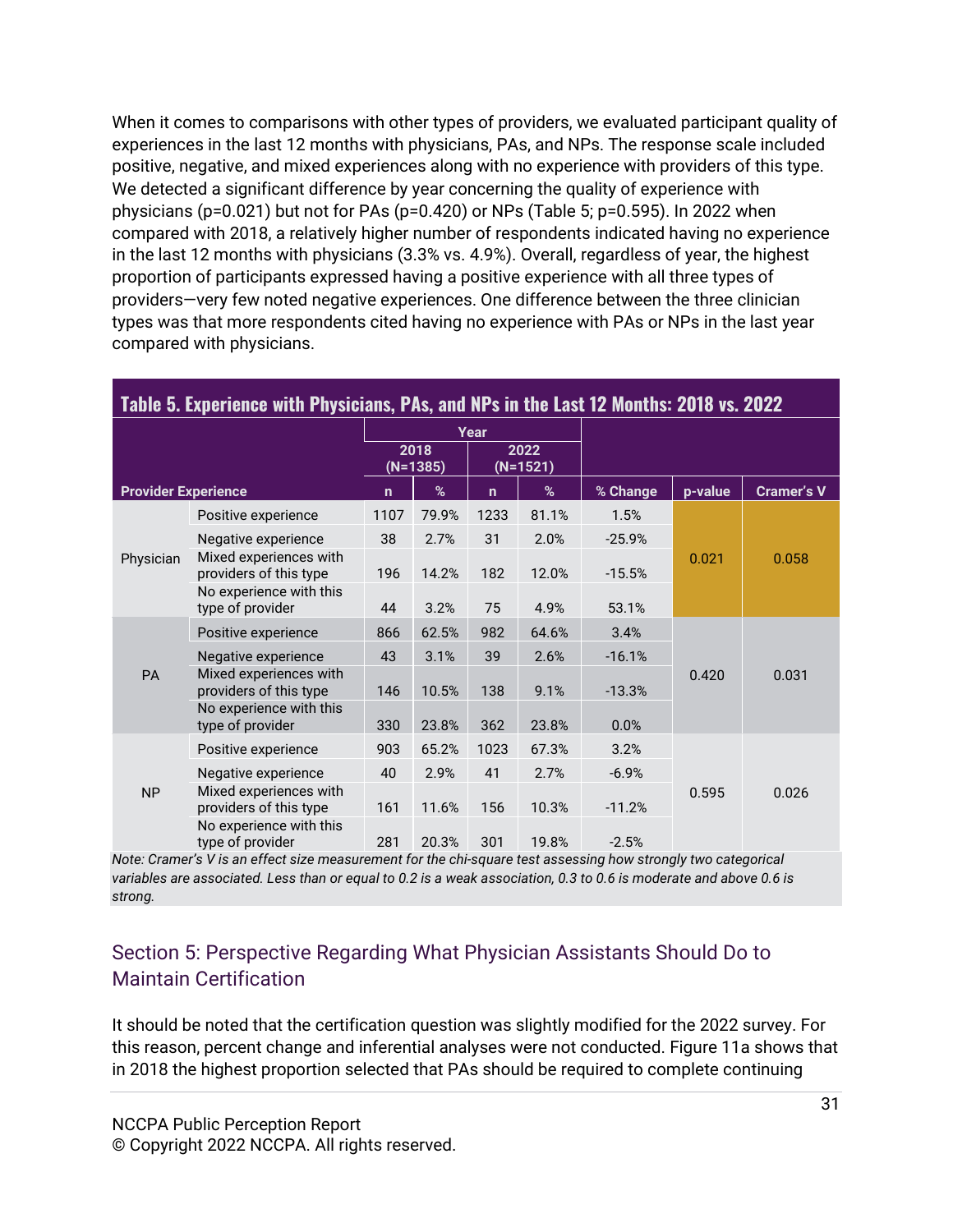medical education credits and pass an exam on a periodic basis, followed by PAs should participate in ongoing medical education that includes assessment questions/feedback for each question. In 2022, close to half (44.9%) of respondents indicated that PAs should participate in an ongoing process that includes medical education and assessment of medical knowledge (Figure 11b). The second-highest proportion (27.2%) was that PAs should be required to complete continuing medical education credits and pass an exam on a periodic basis.

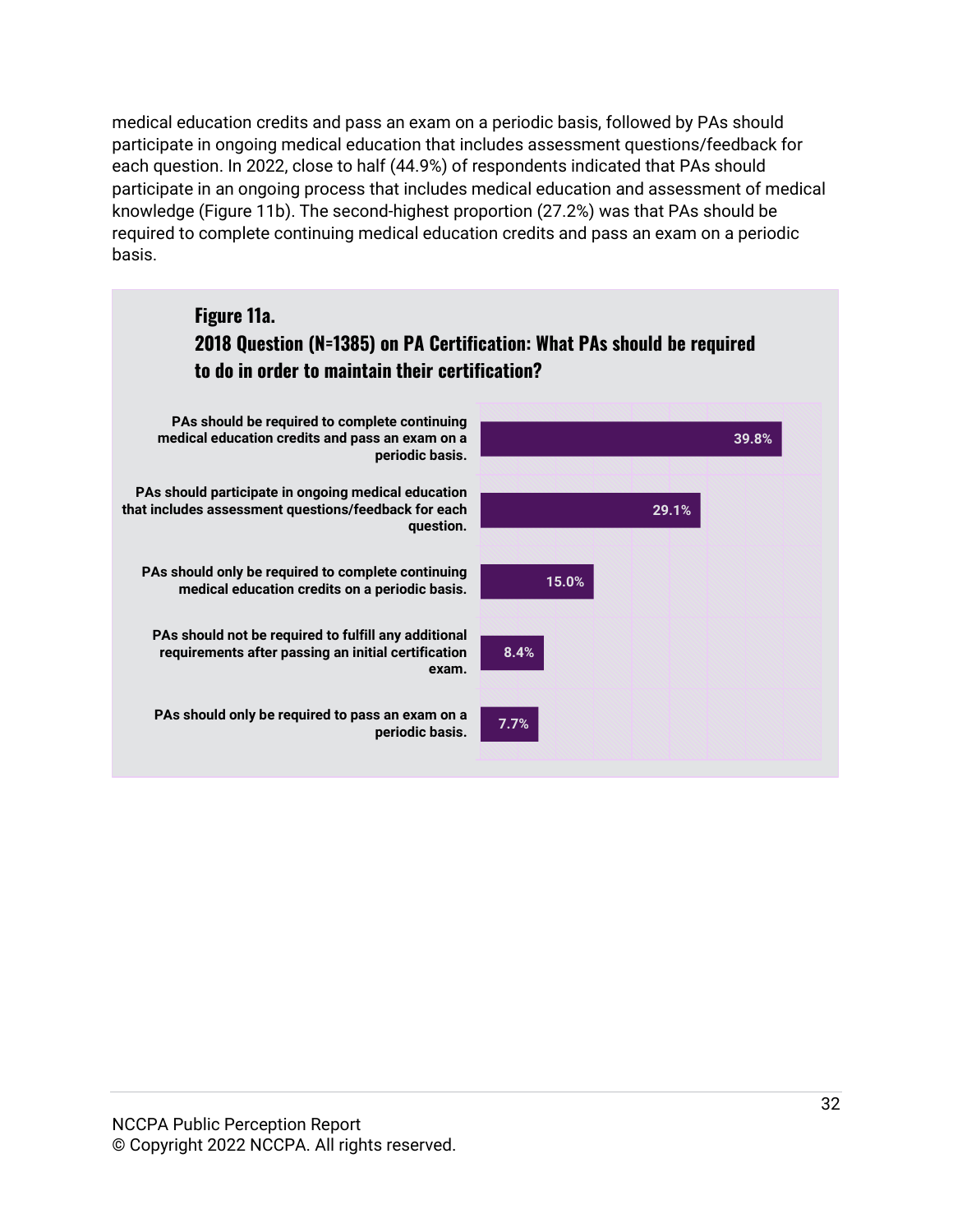## **Figure 11b. 2022 Certification Question (N=1521): What PAs should be required to do in order to maintain their certification?**



### <span id="page-32-0"></span>Section 6: Beliefs and Intentions Regarding Physician Assistants

The last section of the 2018 and 2022 surveys consisted of nine questions designed to investigate public beliefs and intentions toward PAs. Table 6 provides a detailed characterization of responses across the full agreement scale for each question and results of each statistical test assessing for differences by survey year. Of the nine items exploring beliefs and intentions provided to participants, two significantly differed between 2018 and 2022. The first was believing that PAs should be assessed regularly on their medical knowledge (p=0.006). The second involved intending to see a PA for medical needs (p=0.008). For ease of interpretation, we collapsed the agreement scale such that agree included both strongly agree and agree. Results are presented in figures 12a and 12b. Agreeing to believe that PAs should be assessed regularly on their medical knowledge increased from 80.2% in 2018 to 84.3% in 2022, which is a 5.1% increase. The proportion intending to see a PA for medical needs increased the most out of all beliefs and intentions we assessed—from 42.7% in 2018 to 49.2% in 2022, which equates to a 15.2% increase.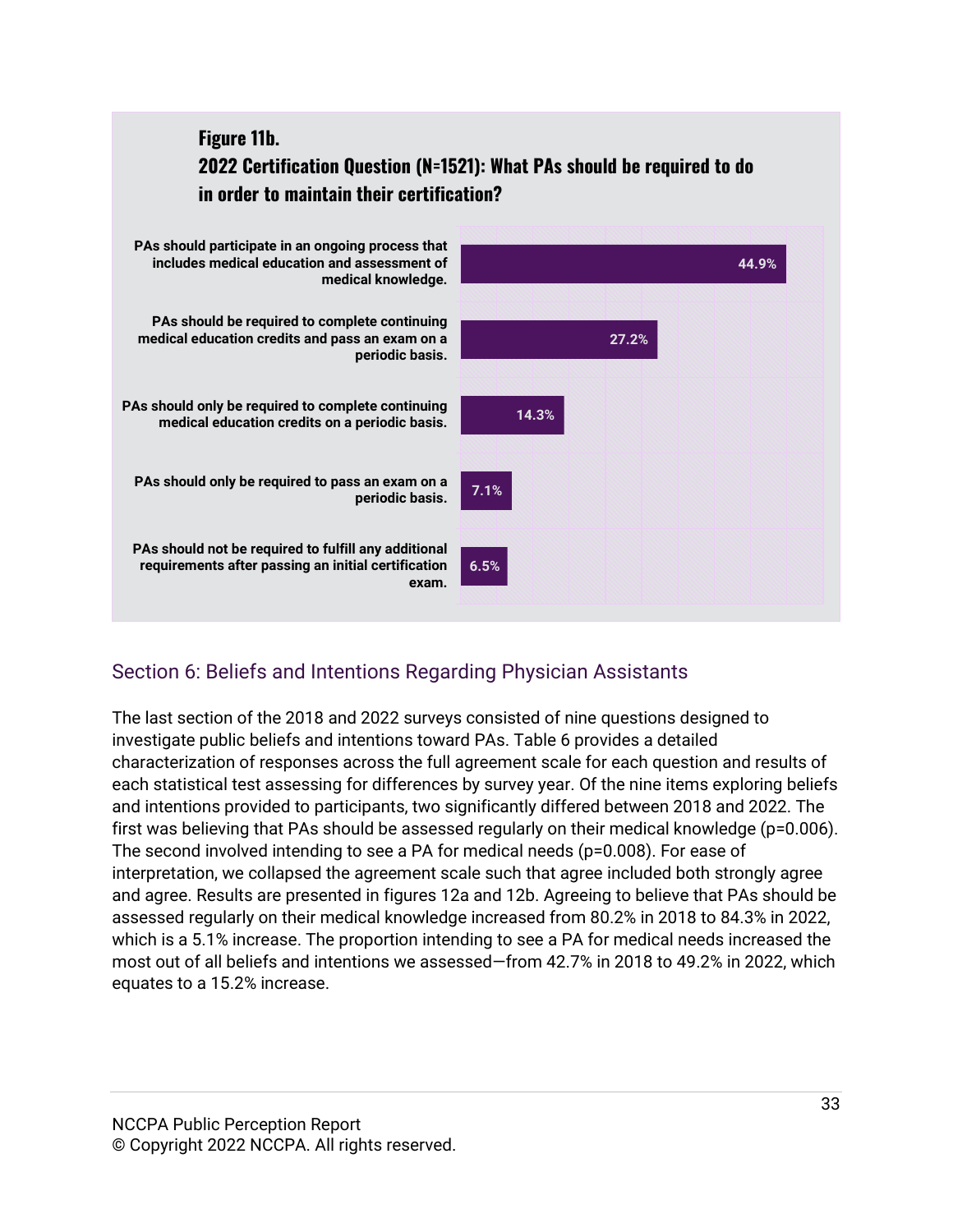| Table 6. Beliefs and Intentions Regarding PAs: 2018 vs. 2022 |                            |                |                    |                |                    |          |         |                   |
|--------------------------------------------------------------|----------------------------|----------------|--------------------|----------------|--------------------|----------|---------|-------------------|
|                                                              |                            |                |                    | Year           |                    |          |         |                   |
|                                                              |                            |                | 2018<br>$(N=1385)$ |                | 2022<br>$(N=1521)$ |          |         |                   |
| <b>Beliefs and Intentions</b>                                |                            | $\mathsf{n}$   | $\%$               | $\mathbf n$    | $\%$               | % Change | p-value | <b>Cramer's V</b> |
|                                                              | <b>Strongly Agree</b>      | 747            | 53.9%              | 774            | 50.9%              | $-5.6%$  |         |                   |
| I believe PAs<br>should                                      | Agree                      | 506            | 36.5%              | 604            | 39.7%              | 8.8%     |         |                   |
| continually                                                  | Neither Agree nor Disagree | 100            | 7.2%               | 108            | 7.1%               | $-1.4%$  | 0.527   | 0.038             |
| learn about<br>new medical                                   | <b>Disagree</b>            | 10             | 0.7%               | 11             | 0.7%               | 0.0%     |         |                   |
| information.                                                 | <b>Strongly Disagree</b>   | 3              | 0.2%               | 6              | 0.4%               | 100.0%   |         |                   |
|                                                              | <b>Not Sure</b>            | 19             | 1.4%               | 18             | 1.2%               | $-14.3%$ |         |                   |
|                                                              | <b>Strongly Agree</b>      | 544            | 39.3%              | 609            | 40.0%              | 1.8%     |         |                   |
| I believe PAs<br>should be                                   | Agree                      | 567            | 40.9%              | 674            | 44.3%              | 8.3%     |         | 0.075             |
| assessed                                                     | Neither Agree nor Disagree | 213            | 15.4%              | 179            | 11.8%              | $-23.4%$ | 0.006   |                   |
| regularly on<br>their medical                                | <b>Disagree</b>            | 23             | 1.7%               | 36             | 2.4%               | 41.2%    |         |                   |
| knowledge.                                                   | <b>Strongly Disagree</b>   | 8              | 0.6%               | $\overline{4}$ | 0.3%               | $-50.0%$ |         |                   |
|                                                              | Not Sure                   | 30             | 2.2%               | 19             | 1.2%               | $-45.5%$ |         |                   |
|                                                              | <b>Strongly Agree</b>      | 683            | 49.3%              | 668            | 43.9%              | $-11.0%$ | 0.069   | 0.059             |
| I believe PAs<br>should be                                   | Agree                      | 508            | 36.7%              | 608            | 40.0%              | 9.0%     |         |                   |
| licensed by                                                  | Neither Agree nor Disagree | 153            | 11.0%              | 185            | 12.2%              | 10.9%    |         |                   |
| state<br>medical                                             | <b>Disagree</b>            | 13             | 0.9%               | 18             | 1.2%               | 33.3%    |         |                   |
| boards.                                                      | <b>Strongly Disagree</b>   | $\overline{2}$ | 0.1%               | 6              | 0.4%               | 300.0%   |         |                   |
|                                                              | <b>Not Sure</b>            | 26             | 1.9%               | 36             | 2.4%               | 26.3%    |         |                   |
|                                                              | <b>Strongly Agree</b>      | 432            | 31.2%              | 519            | 34.1%              | 9.3%     |         |                   |
| I believe PAs                                                | Agree                      | 614            | 44.3%              | 702            | 46.2%              | 4.3%     |         |                   |
| are well                                                     | Neither Agree nor Disagree | 251            | 18.1%              | 219            | 14.4%              | $-20.4%$ | 0.059   | 0.060             |
| educated in<br>medicine.                                     | Disagree                   | 40             | 2.9%               | 32             | 2.1%               | $-27.6%$ |         |                   |
|                                                              | <b>Strongly Disagree</b>   | 9              | 0.6%               | 10             | 0.7%               | 16.7%    |         |                   |
|                                                              | Not Sure                   | 39             | 2.8%               | 39             | 2.6%               | $-7.1%$  |         |                   |
| I believe PAs                                                | <b>Strongly Agree</b>      | 550            | 39.7%              | 560            | 36.8%              | $-7.3%$  |         |                   |
| should be                                                    | Agree                      | 517            | 37.3%              | 620            | 40.8%              | 9.4%     |         |                   |
| held to the<br>same                                          | Neither Agree nor Disagree | 221            | 16.0%              | 222            | 14.6%              | $-8.8%$  | 0.342   | 0.044             |
| standards of                                                 | Disagree                   | 55             | 4.0%               | 70             | 4.6%               | 15.0%    |         |                   |
| care as                                                      | <b>Strongly Disagree</b>   | 14             | 1.0%               | 14             | 0.9%               | $-10.0%$ |         |                   |
| physicians.                                                  | Not Sure                   | 28             | 2.0%               | 35             | 2.3%               | 15.0%    |         |                   |

*Note: Cramer's V is an effect size measurement for the chi-square test assessing how strongly two categorical variables are associated. Less than or equal to 0.2 is a weak association, 0.3 to 0.6 is moderate and above 0.6 is strong.*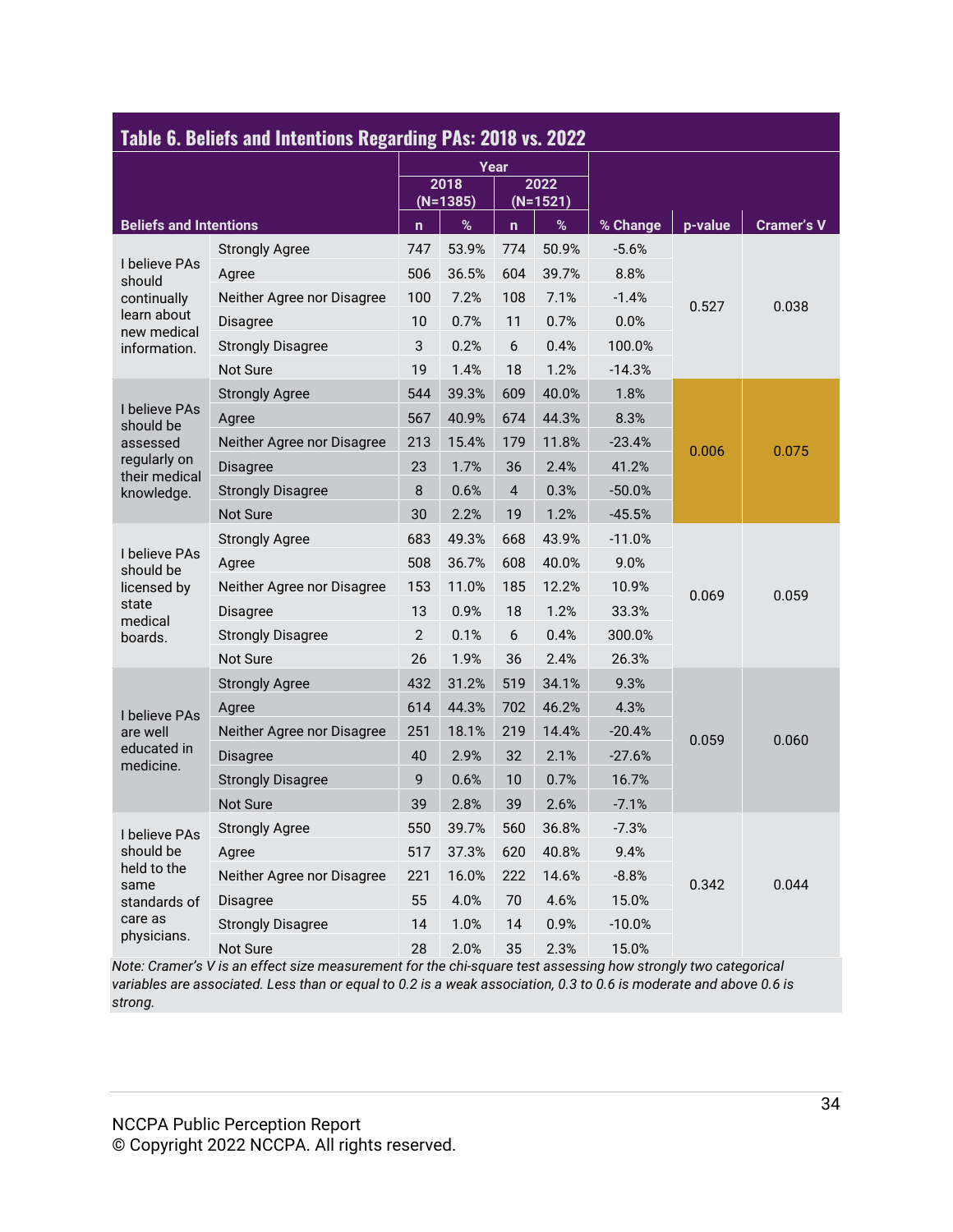| Table 6 (Con't). Beliefs and Intentions Regarding PAs: 2018 vs. 2022 |                            |                    |       |             |                    |          |         |                         |
|----------------------------------------------------------------------|----------------------------|--------------------|-------|-------------|--------------------|----------|---------|-------------------------|
|                                                                      |                            |                    |       | Year        |                    |          |         |                         |
|                                                                      |                            | 2018<br>$(N=1385)$ |       |             | 2022<br>$(N=1521)$ |          |         |                         |
| <b>Beliefs and Intentions</b>                                        |                            | $\mathsf{n}$       | $\%$  | $\mathbf n$ | $\%$               | % Change | p-value | Cramer's<br>$\mathbf v$ |
| I believe PAs                                                        | <b>Strongly Agree</b>      | 326                | 23.5% | 364         | 23.9%              | 1.7%     |         |                         |
| have more<br>time to                                                 | Agree                      | 530                | 38.3% | 586         | 38.5%              | 0.5%     |         |                         |
| communicate                                                          | Neither Agree nor Disagree | 379                | 27.4% | 432         | 28.4%              | 3.6%     | 0.304   | 0.046                   |
| with me<br>about my                                                  | <b>Disagree</b>            | 68                 | 4.9%  | 74          | 4.9%               | 0.0%     |         |                         |
| medical                                                              | <b>Strongly Disagree</b>   | 30                 | 2.2%  | 17          | 1.1%               | $-50.0%$ |         |                         |
| issues.                                                              | <b>Not Sure</b>            | 52                 | 3.8%  | 48          | 3.2%               | $-15.8%$ |         |                         |
|                                                                      | <b>Strongly Agree</b>      | 221                | 16.0% | 290         | 19.1%              | 19.4%    |         | 0.073                   |
| I intend to see                                                      | Agree                      | 370                | 26.7% | 458         | 30.1%              | 12.7%    |         |                         |
| a PA for my                                                          | Neither Agree nor Disagree | 560                | 40.4% | 560         | 36.8%              | $-8.9%$  | 0.008   |                         |
| medical<br>needs.                                                    | <b>Disagree</b>            | 122                | 8.8%  | 102         | 6.7%               | $-23.9%$ |         |                         |
|                                                                      | <b>Strongly Disagree</b>   | 46                 | 3.3%  | 37          | 2.4%               | $-27.3%$ |         |                         |
|                                                                      | Not Sure                   | 66                 | 4.8%  | 74          | 4.9%               | 2.1%     |         |                         |
|                                                                      | <b>Strongly Agree</b>      | 186                | 13.4% | 220         | 14.5%              | 8.2%     |         |                         |
| I intend to see                                                      | Agree                      | 395                | 28.5% | 457         | 30.0%              | 5.3%     |         |                         |
| a PA only for<br>my minor                                            | Neither Agree nor Disagree | 496                | 35.8% | 506         | 33.3%              | $-7.0%$  | 0.704   | 0.032                   |
| medical                                                              | <b>Disagree</b>            | 170                | 12.3% | 189         | 12.4%              | 0.8%     |         |                         |
| needs.                                                               | <b>Strongly Disagree</b>   | 74                 | 5.3%  | 74          | 4.9%               | $-7.5%$  |         |                         |
|                                                                      | Not Sure                   | 64                 | 4.6%  | 75          | 4.9%               | 6.5%     |         |                         |
|                                                                      | <b>Strongly Agree</b>      | 215                | 15.5% | 218         | 14.3%              | $-7.7%$  |         |                         |
| I would only                                                         | Agree                      | 412                | 29.7% | 411         | 27.0%              | $-9.1%$  |         |                         |
| see a PA if a                                                        | Neither Agree nor Disagree | 384                | 27.7% | 427         | 28.1%              | 1.4%     | 0.215   | 0.049                   |
| doctor was<br>not available.                                         | <b>Disagree</b>            | 219                | 15.8% | 289         | 19.0%              | 20.3%    |         |                         |
|                                                                      | <b>Strongly Disagree</b>   | 117                | 8.4%  | 136         | 8.9%               | 6.0%     |         |                         |
|                                                                      | Not Sure                   | 38                 | 2.7%  | 40          | 2.6%               | $-3.7%$  |         |                         |

*Note: Cramer's V is an effect size measurement for the chi-square test assessing how strongly two categorical variables are associated. Less than or equal to 0.2 is a weak association, 0.3 to 0.6 is moderate and above 0.6 is strong.*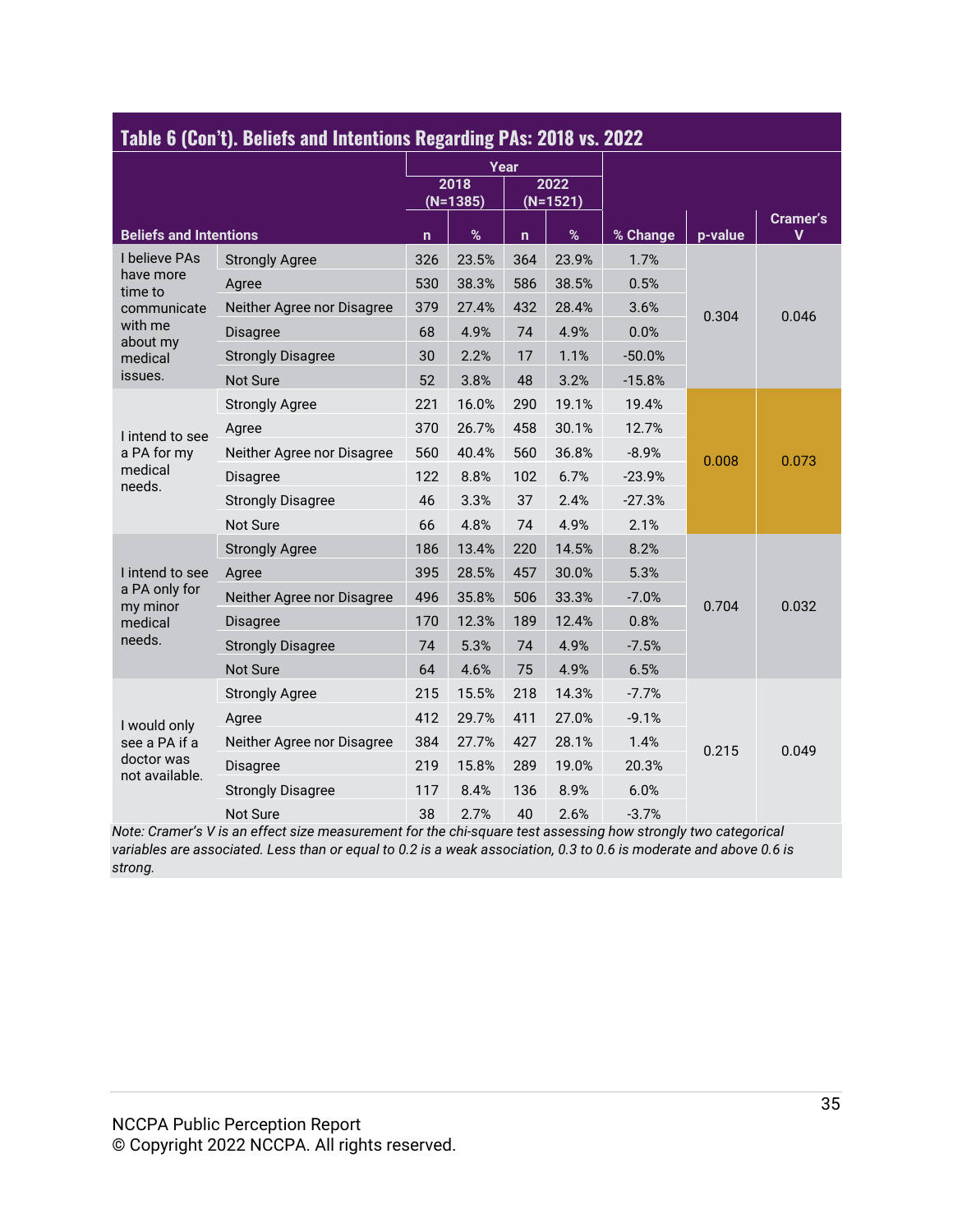| Figure 12a.<br><b>Intentions Toward PAs: 2018 vs. 2022</b>                      | <b>Proportion Agreed/Agreed Strongly to Statements Regarding Beliefs and</b> |
|---------------------------------------------------------------------------------|------------------------------------------------------------------------------|
|                                                                                 | ■2018 ■2022                                                                  |
| I believe PAs should continually learn about new<br>medical information.        | 90.4%<br>90.6%                                                               |
| *I believe PAs should be assessed regularly on their<br>medical knowledge.      | 80.2%<br>84.3%                                                               |
| I believe PAs should be licensed by state medical<br>boards.                    | 86.0%<br>83.9%                                                               |
| I believe PAs are well educated in medicine.                                    | 75.5%<br>80.3%                                                               |
| I believe PAs should be held to the same standards of<br>care as physicians.    | 77.0%<br>77.6%                                                               |
| I believe PAs have more time to communicate with me<br>about my medical issues. | 61.8%<br>62.4%                                                               |
| *I intend to see a PA for my medical needs.                                     | 42.7%<br>49.2%                                                               |
| I intend to see a PA only for my minor medical needs.                           | 41.9%<br>44.5%                                                               |
| I would only see a PA if a doctor was not available.                            | 45.2%<br>41.3%                                                               |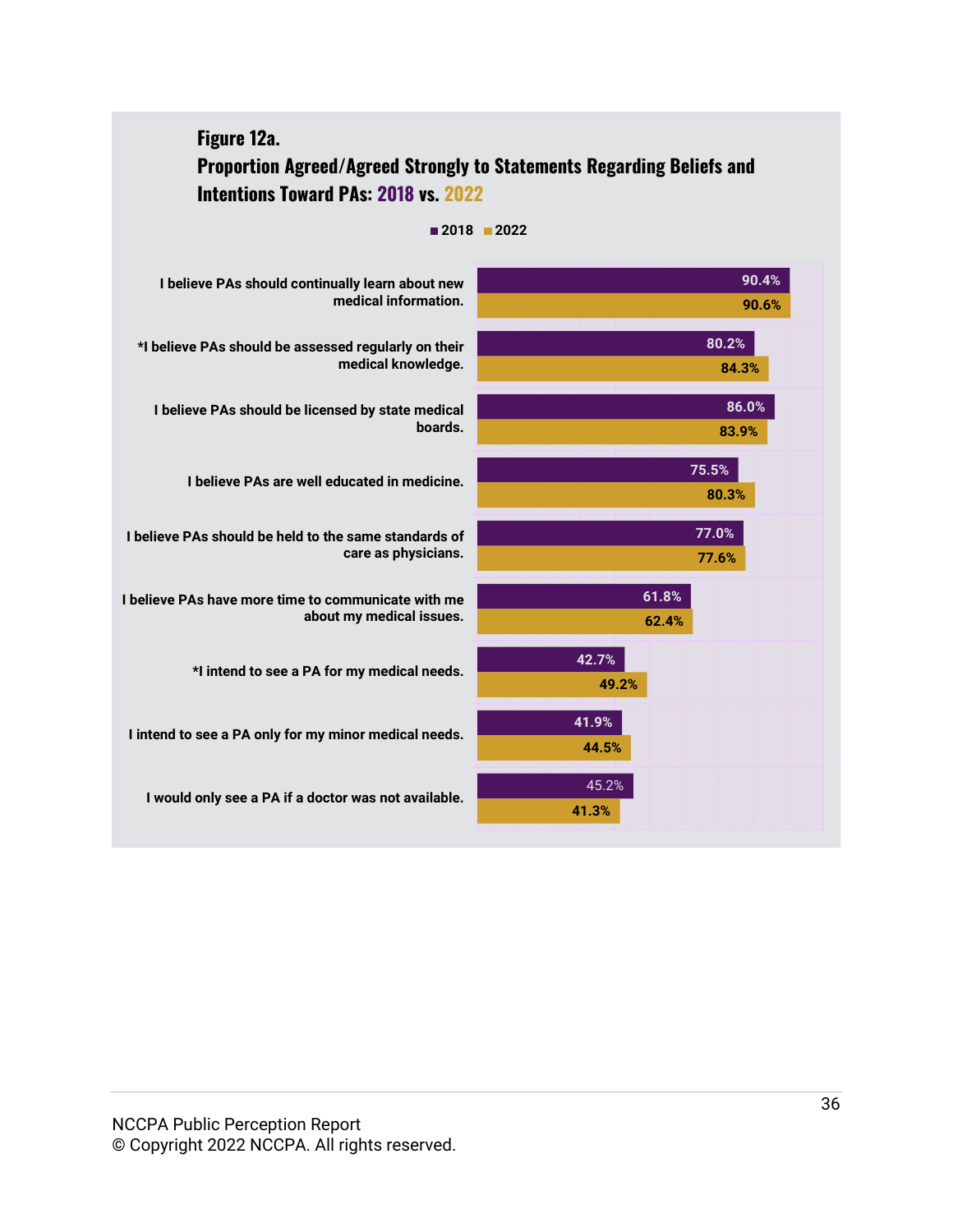#### **Figure 12b.**

**Increase and Decrease in Proportions from 2018 to 2022 in Agreement to Statements Regarding Beliefs and Intentions Toward PAs**